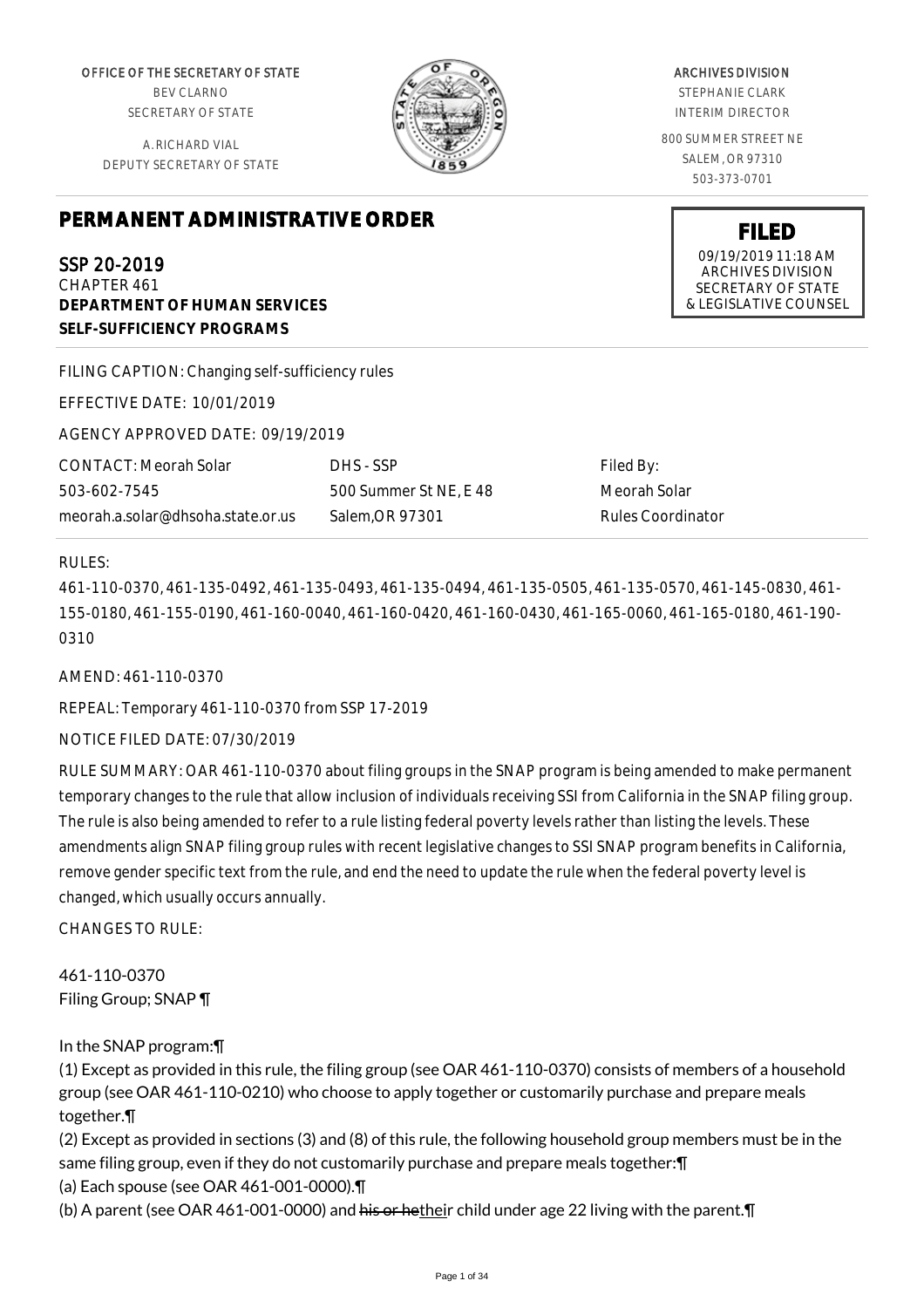(c) A household group member and any child under age 18 who lives with and is under "parental control" of that household group member. For the purposes of this subsection, "parental control" means the adult is responsible for the care, control, and supervision of the child or the child is financially dependent on the adult.¶

(3) In the following specific situations, the Department forms a filing group as indicated:¶

(a) An individual is not included in the filing group if, during the month the group applied for SNAP program benefits, the individual received SSI benefits through the state of California. This exclusion applies only in the month the group applied and, if necessary to meet notice requirements, in the month following the month the group applied.¶

(b) An individual is not included in the filing group if during the month the group applied for SNAP program benefits the individual received SNAP program benefits in another household and was not the head of household in the prior household. This exclusion applies only in the month the group applied and, if necessary to meet notice requirements, in the month following the month the group applied.¶

 $(eb)$  An elderly (see OAR 461-001-0015) individual and his or hetheir spouse may be considered a separate filing group from others with whom the elderly individual purchases and prepares meals, if:¶

(A) The elderly individual is unable to purchase or prepare food because of a permanent and severe disabling condition; and¶

(B) The combined income of the other members of the household group does not exceed the following limit: [see attached table]monthly income standard set at 165 percent of the federal poverty level under OAR 461-155-0180 for the number of other members in the household.¶

(4) A paid live-in attendant may choose not to be in the filing group with the recipient of the services provided, unless required by section (2) of this rule to be in the same filing group.¶

(5) An individual in foster care, the individual's spouse, and each child under age 22 living with the individual are not eligible to participate in the SNAP program independently of the care or service provider's filing group, but may be included in the provider's filing group if the provider applies for benefits.¶

(6) Unless required under section (2) of this rule, the following household group members may form a separate filing group from other members of the household group:¶

(a) A resident of an alcohol or drug treatment and rehabilitation program certified by the Department for which an employee of the facility is the authorized representative (see OAR 461-135-0550). A resident's spouse in the same facility may be in a separate filing group, but a child of a resident must be in the same filing group as the resident.¶

(b) A resident in group living (see OAR 461-001-0015).¶

(c) A resident of a public or private non-profit homeless or domestic violence shelter (see OAR 461-135-0510).¶

(d) An individual who is a resident of federally subsidized housing for the elderly, an individual with a disability, or blind recipient of benefits under Title I, II, X, XIV, or XVI of the Social Security Act.¶

(7) A member of the household group who pays the filing group for room and board (lodger) is treated as follows:¶ (a) A lodger may not participate in the SNAP program independently of the household group.¶

(b) A lodger may participate in the SNAP program with the household group when the lodger pays a reasonable amount (see subsection (d) of this section) for room and board.¶

(c) A lodger must participate in the SNAP program with the household group when the lodger does not pay a

# reasonable amount for room and board.¶

(d) A reasonable amount is:¶

(A) An amount that equals or exceeds the Thrifty Food Plan for the individual and anyone in that individual's filing group (see OAR 461-155-0190(2)), if more than two meals per day are provided; or  $\P$ 

(B) An amount that equals or exceeds two-thirds of the Thrifty Food Plan for the individual and anyone in the individual's filing group, if two or fewer meals per day are provided.¶

(8) A household group member is not included in the filing group, if the member is:¶

(a) A resident of a commercial boarding house; or¶

(b) An ineligible student, as defined in OAR 461-135-0570.¶

(9) A household group member may be included in two filing groups in the same month, if the member:¶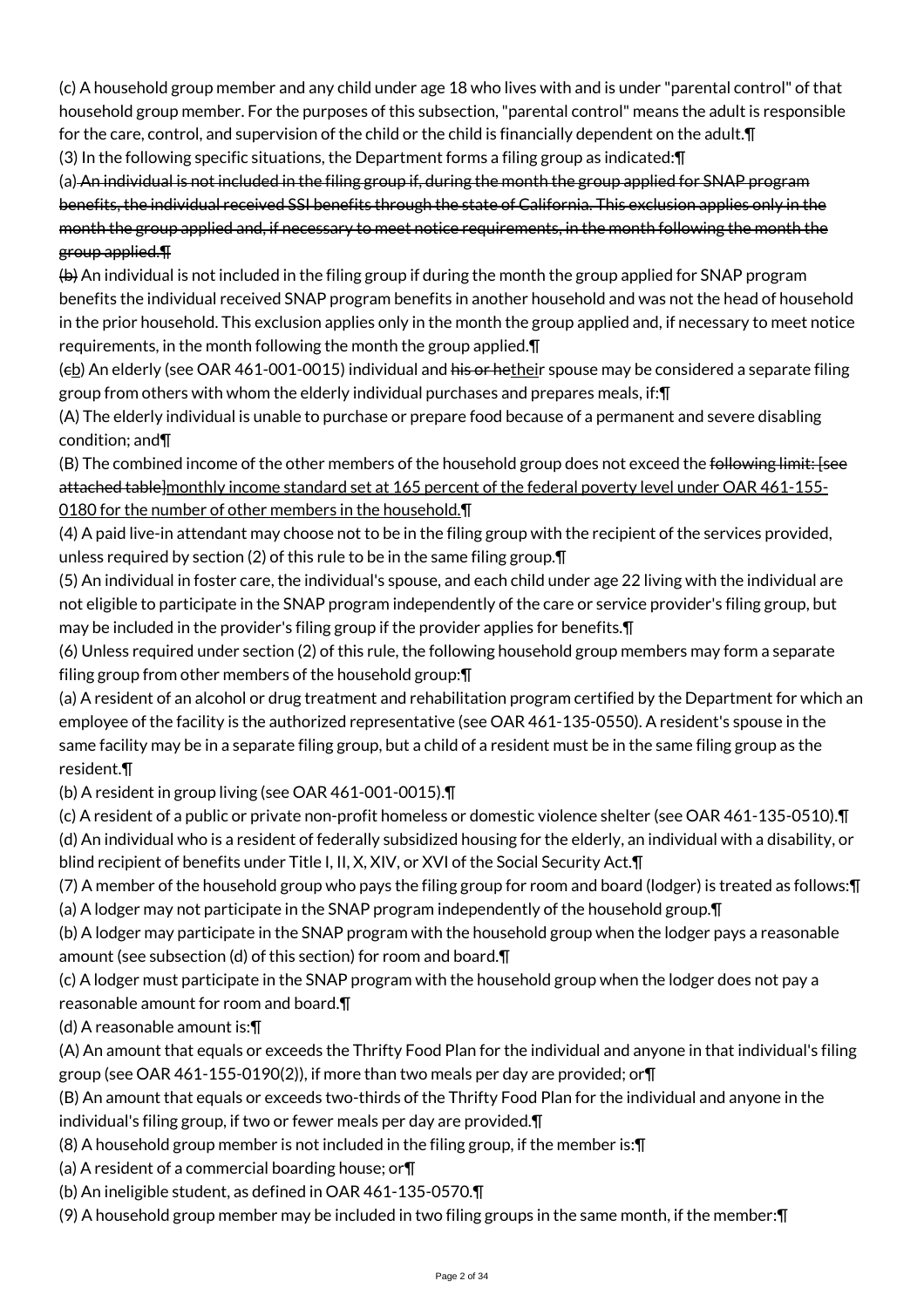(a) Is a resident of a domestic violence shelter (see OAR 461-001-0000) or safe home (see OAR 461-001-0000); and¶

(b) Recently left the household group containing the member's abuser.¶ [see attached table]

Statutory/Other Authority: ORS 409.050, 411.060, 411.070, 411.816

Statutes/Other Implemented: ORS 409.010, 409.050, 411.060, 411.070, 411.816, 411.825, 411.837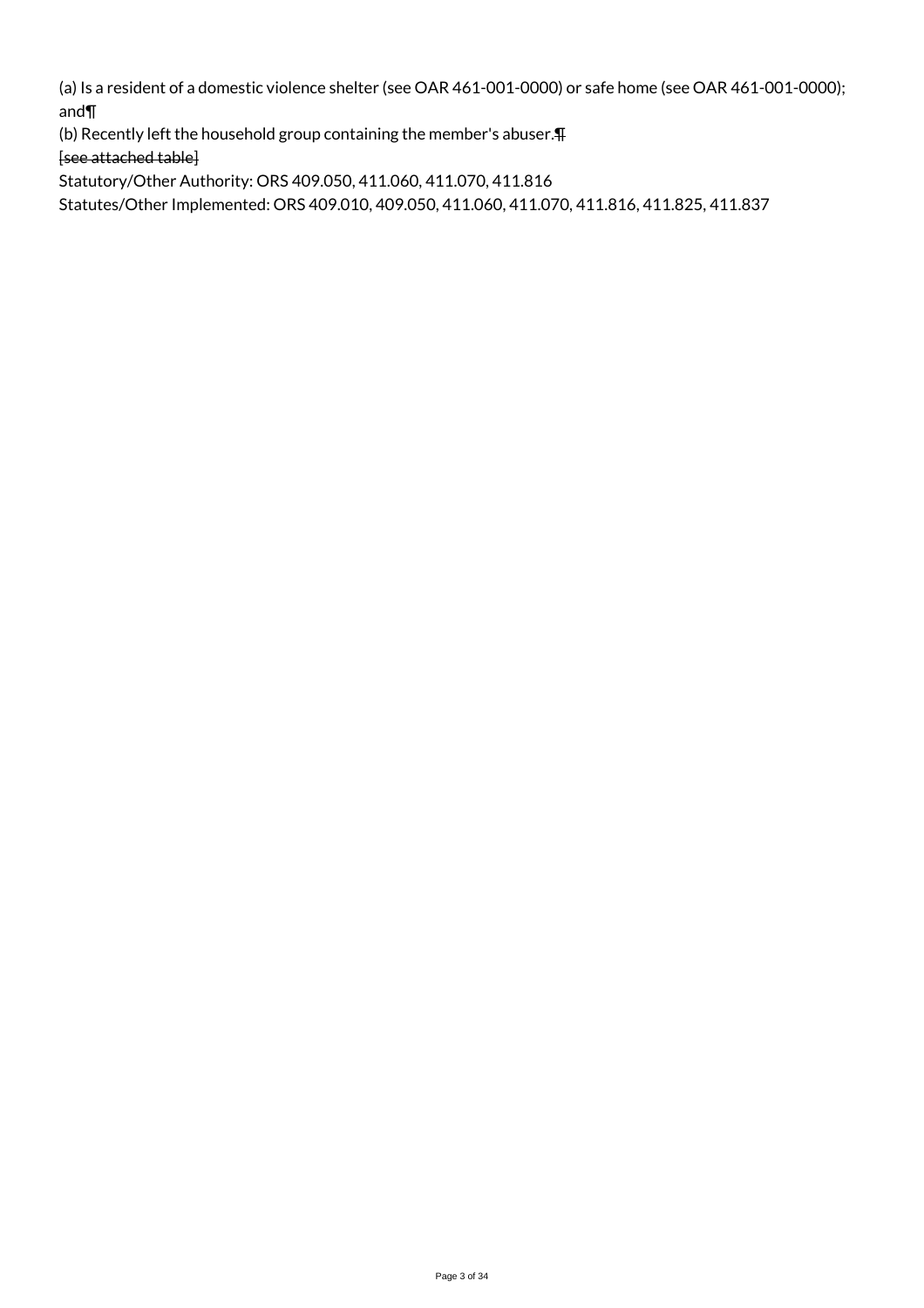# NOTICE FILED DATE: 07/30/2019

RULE SUMMARY: OAR 461-135-0492 about applications, interviews, and verification for the Disaster SNAP (DSNAP) program is being amended to clarify when an application is needed for Disaster SNAP, when verification may be requested by the Department, and how income is treated when eligibility is determined. These changes support mass implementation of DSNAP, which is possible through the Integrated Eligibility system.

CHANGES TO RULE:

#### 461-135-0492

Application, Interviews, and Verification for DSNAP ¶

(1) A request to replace food which was purchased with SNAP benefits and lost during a disaster does not require an application for DSNAP to be processed. See OAR 461-165-0230 for the processing of replacement requests.¶ (2) The Department may be approved by the Food and Nutrition Service of the United States Department of Agriculture (USDA) to issue mass supplements, as described at OAR 461-135-0494, to a current SNAP filing group (see OAR 461-110-0370). All others must complete the application process to receive DSNAP benefits. ¶ (3) To file an application for DSNAP, a household (see OAR 461-135-0491) must submit a completed application (DHS 349).¶

(a) The household may submit this application through the mail or at a certification site in person or through an authorized representative (as described at OAR 461-115-0090 and 461-115-0140).¶

(b) The application must be filed before the expiration of the period during which FNS has authorized the Department to process and approve applications for DSNAP.¶

(c) The application must be signed by a responsible member of the household or by an authorized representative designated by the household.¶

(34) As part of the process for determining eligibility, the household or its authorized representative must be interviewed and must provide information and limited verification as described in section (45) of this rule. $\P$ (a) The Department must advise the household orally and in writing about the disposition of its application, its rights and responsibilities, when its emergency certification period ends, and about the regular SNAP program.¶ (b) The Department must advise the household of the civil and criminal penalties for violations of the Food Stamp Act, and of the fact that the household may be subject to a post-disaster review.¶

(c) The Department must inform each DSNAP-eligible household about the proper use of SNAP benefits.¶  $(45)$  As part of the process for determining eligibility, the household or its authorized representative must provide the following:¶

(a) Verification of the identity of the applicant;¶

(b) Verification that at the time of the disaster, the applicant's residence or workplace was located in the disaster area; and¶

(c) An estimate of total take-home pay, cash resources, and allowable disaster-related expenses. (see OAR 461- 135-0493(2)).¶

(d) Verification of any questionable information when requested by the Department.

Statutory/Other Authority: ORS 409.050, 411.816

Statutes/Other Implemented: ORS 409.010, 411.816, 7 CFR 280.1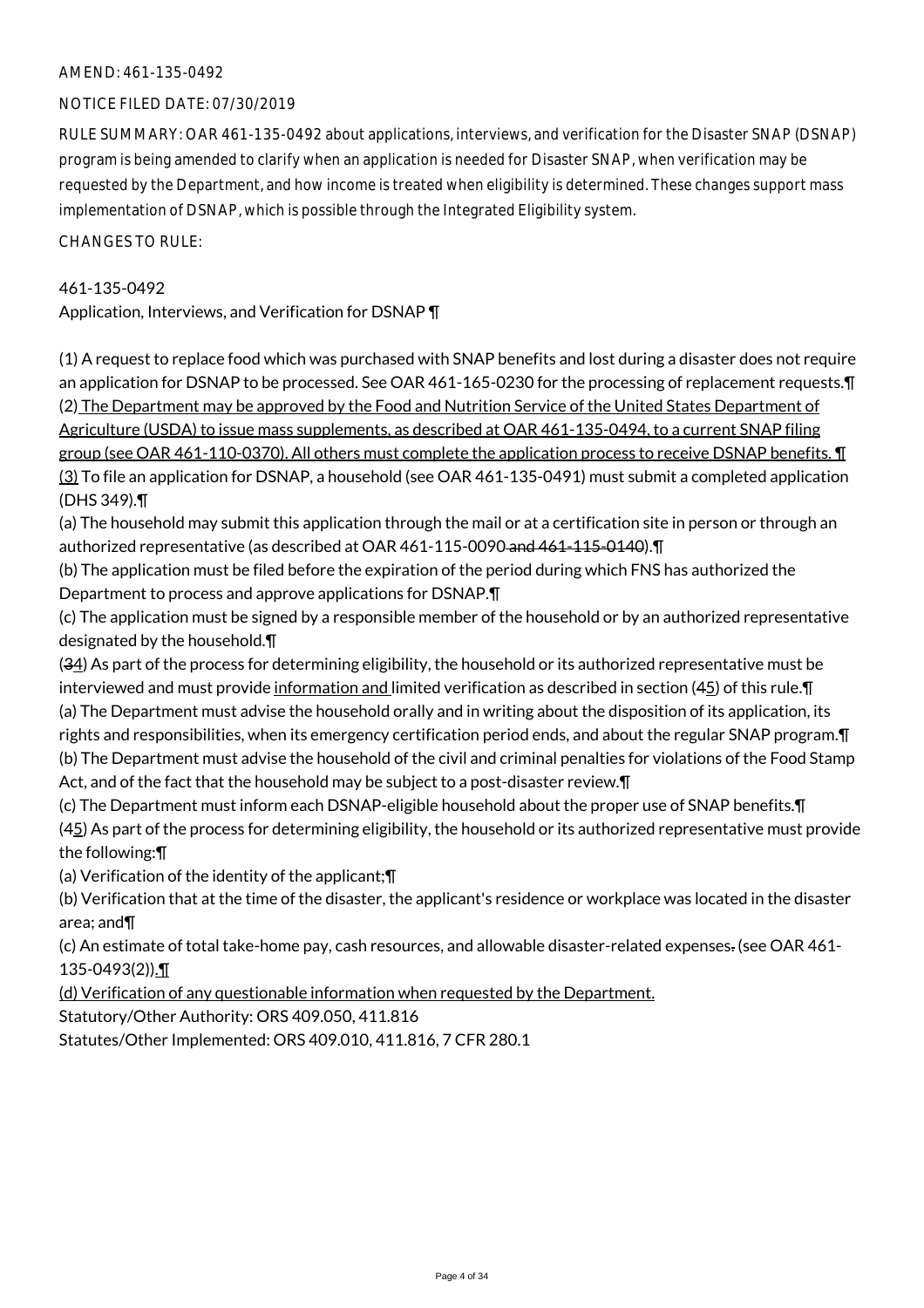#### NOTICE FILED DATE: 07/30/2019

RULE SUMMARY: OAR 461-135-0493 about eligibility and the benefit amount in the Disaster SNAP (DSNAP) program is being amended to add references to defined terms and income limit rules. These amendments clarify income limits and benefit amounts for the DSNAP program for individuals not already receiving SNAP benefits. These changes also support mass implementation of DSNAP, which is possible through the Integrated Eligibility system.

CHANGES TO RULE:

# 461-135-0493

Eligibility and Benefit Amount for DSNAP ¶

(1) To be eligible for emergency SNAP assistance during a disaster, a household (see OAR 461-135-0491) must meet all the following criteria:¶

(a) At the time the disaster struck, the household must have resided or a member of the household must have worked within the geographical area authorized by Food and Nutrition Services (FNS) for disaster procedures. The household may be certified for emergency SNAP assistance even if at the time of application it is occupying temporary accommodations outside the disaster area. However, the representative of the household must be present at the disaster certification site to be certified for DSNAP assistance.¶

(b) The household must purchase food during the disaster period authorized by FNS. A household residing in a temporary shelter but not expected to remain in the shelter for the entire benefit period is eligible for DSNAP program benefits.¶

(c) The household must have experienced at least one of the following adverse effects due to the disaster:¶ (A) Loss or inaccessibility of income involving a reduction or termination of income or a significant delay in receipt of income. This effect could occur if the disaster has caused a place of employment to close or reduce its work days, if pay checks or other payments are lost or destroyed, or if there is a significant delay in the issuance of pay checks or other payments. This effect could also occur if the work location is inaccessible due to the disaster.¶ (B) Inaccessibility of liquid resources. The household is unable to reach its cash resources and is not expected to be able to access its liquid resources for most of the disaster benefit period authorized by FNS. This inaccessibility may occur because the financial institutions where the household has its resources are closed due to the disaster.¶

(C) Loss of food that is not eligible for a SNAP benefit replacement.¶

(D) Real property damage. Damage to or destruction of the home or self-employment business of the household.¶ (2) To be eligible for emergency SNAP assistance during a disaster, the take-home pay of the household for the disaster benefits period authorized by FNS, plus its cash resources (cash on hand and accessible funds in checking and savings accounts), less disaster-related expenses, must be less than or equal to the DSNAP income standard (see OAR 461-155-0180) for the size of the household and the length of the disaster benefit period (see sections (3) and (4) of this rule).¶

(a) For DSNAP, take-home pay includes all of the following to the extent accessible during the benefit period:¶

(A) The wages a household actually receives after taxes and other payroll withholdings are taken out.¶

(B) The assistance payment or other unearned income a household received.¶

(C) Self-employment income earned after taxes for personal income and social security as well as actual costs of producing the self-employment income are subtracted. Allowable costs of producing the self-employment income are described in OAR 461-145-0920, 461-145-0930, and 461-145-0931.¶

(b) For DSNAP, disaster-related expenses include expenses the household has paid or is expected to pay for one of the following expenses during the disaster benefit period authorized by FNS if full reimbursement is not expected during this disaster benefit period. If the household has received or reasonably anticipates receiving a reimbursement for part or all of the expense during the disaster benefit period, only the net expense to the household is deductible. An expense charged to a credit card is not an allowable expense if the credit card bill is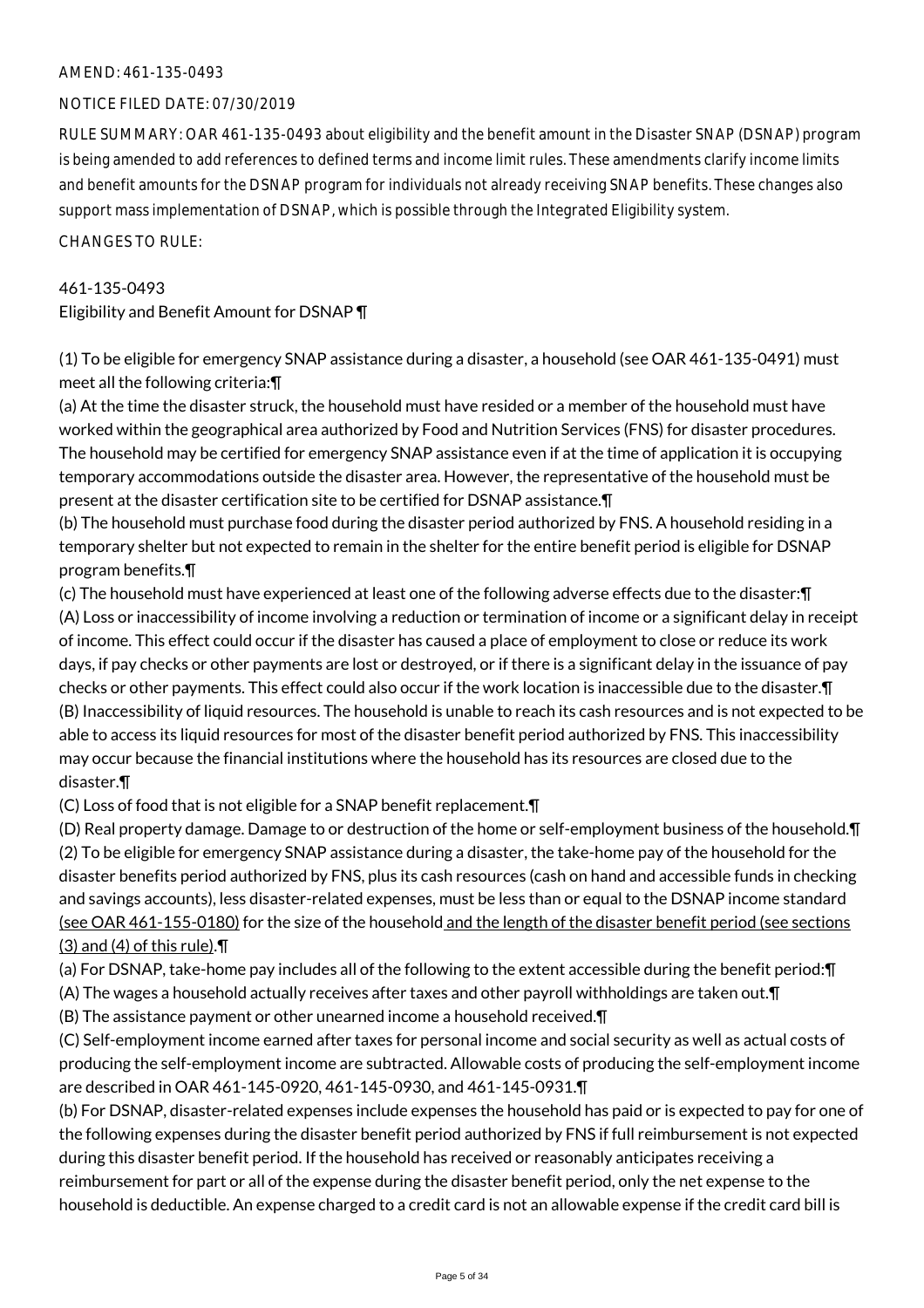paid after the disaster benefit period. No expenses are considered other than the following:¶

(A) Expenses to repair damages to the home or other property of the household essential to the employment or self-employment of a household member;¶

(B) Expenses for temporary shelter during evacuation or if the home of the household is not livable or if the household cannot reach its home;¶

(C) Expenses related to protecting property from disaster damage, including payment for the packing and storage of the items;¶

(D) Expenses to clean up the home or business following the disaster;¶

(E) Expenses related to replacing necessary personal and household items, such as clothing, appliances, tools, and educational materials;¶

(F) Medical expenses for disaster-related injury to a person who was a household member at the time of the disaster (including funeral and burial expenses in the event of death);¶

(G) Expenses to repair a vehicle damaged in the disaster;¶

(H) Pet boarding fees when a pet must be placed in boarding due to a disaster; and¶

(I) Dependent care expenses incurred during the disaster.¶

(3) If the disaster benefit period is one month:¶

(a) For a household not already receiving SNAP benefits:¶

(A) Income over that full month period and all accessible resources are counted;¶

(bB) Disaster-related expenses (described in subsection (2)(b) of this rule) paid, or expected to be paid overduring that full month period, are deducted; and \[

(eC) The maximum income limit is for a one-month periodthe DSNAP income standard (see OAR 461-155-0180); and¶

(D) The benefit amount is equal to the full month DSNAP payment standard monthly amount (see OAR 461-155- 0190).¶

(b) For a filing group (see OAR 461-110-0370) already receiving SNAP benefits, see OAR 461-135-0494.¶

(4) If the disaster benefit period is for one-half month:¶

(a) For a household not already receiving SNAP benefits:¶

 $(A)$  Income over the half-month period and all accessible resources are counted; $\P$ 

(bB) Disaster-related expenses (described in subsection (2)(b) of this rule) paid, or expected to be paid overduring this period, are deducted; and II

(cC) The disaster eligibility limit isincome limit is one-half of the DSNAP income standard (see OAR 461-155- 0180); and¶

(D) The benefit amount is equal to one-half of the full monthly DSNAP maximum limitpayment standard monthly amount (see OAR 461-155-0190).¶

(b) For a filing group already receiving SNAP benefits, see OAR 461-135-0494.¶

(5) The full amount of accessible cash resources must be counted, regardless of the length of the disaster benefit period.¶

(6) No DSNAP program benefits are authorized after the expiration of the period for which the Department is authorized by FNS to process and approve applications for this emergency SNAP assistance.¶

(7) A household determined eligible must receive benefits no later than three days after the date of application. If the third day falls on a weekend or holiday, benefits must be issued on either:¶

(a) The second day; or¶

(b) The first day if the second day is also a weekend or holiday.

Statutory/Other Authority: ORS 409.050, 411.816

Statutes/Other Implemented: ORS 409.010, 411.816, 7 CFR 280.1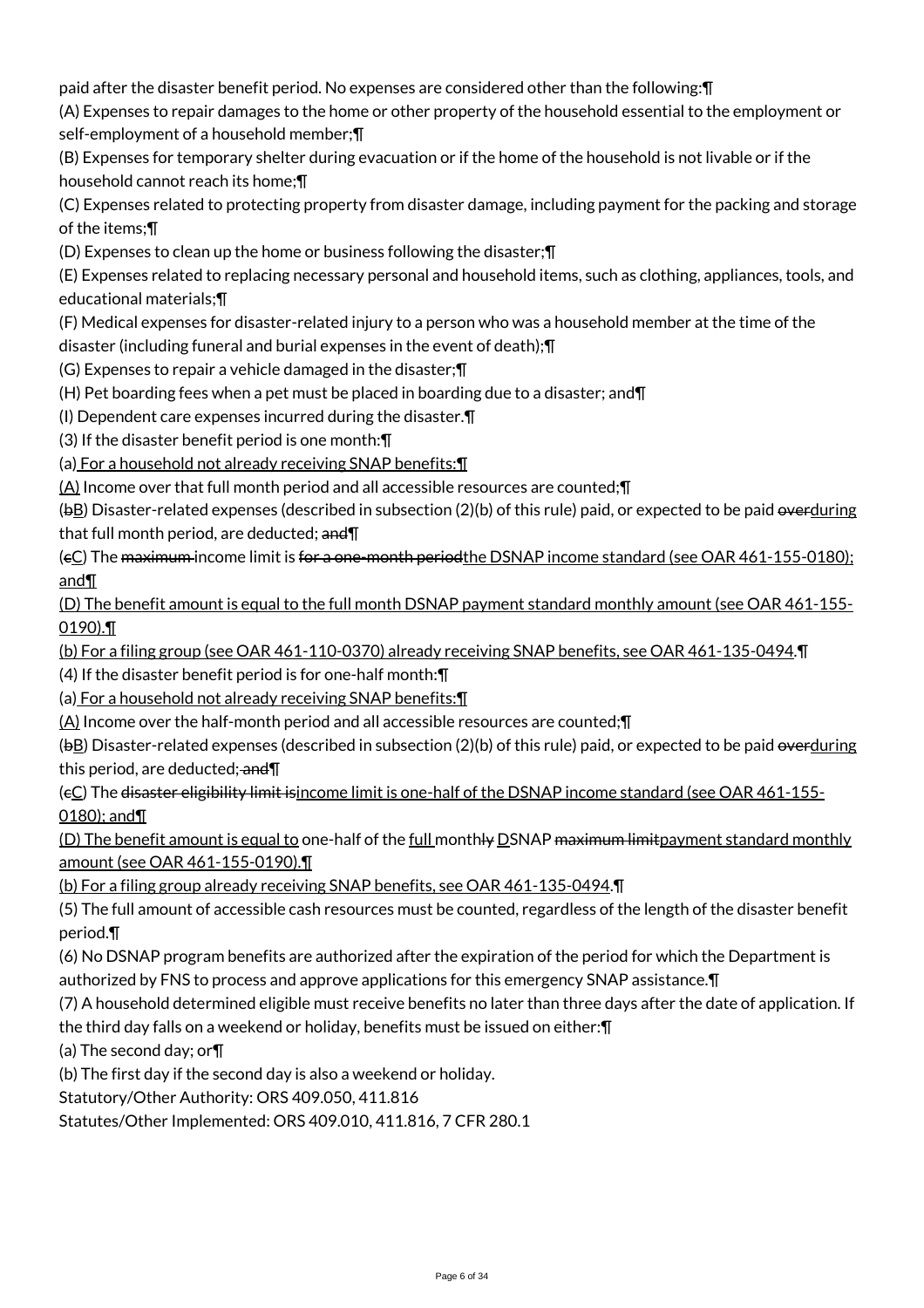#### NOTICE FILED DATE: 07/30/2019

RULE SUMMARY: OAR 461-135-0494 about the treatment in the Disaster SNAP program of households already certified and receiving SNAP benefits is being amended to add eligibility requirements for DSNAP supplements, DSNAP benefit determination, and replacement of the value of food already purchased with SNAP after a presidentially declared "Major Disaster." These changes support mass implementation of DSNAP, which is possible through the Integrated Eligibility system.

 $CHANGESTORUIF$ 

#### 461-135-0494

DSNAP Treatment of Households Already Certified and Receiving SNAP Benefits ¶

(1) Households certified for SNAP benefits prior to the disaster may be eligible for supplemental emergency SNAP assistance from the DSNAP programSupplemental emergency SNAP assistance from the DSNAP program may be issued to an eligible filing group (see OAR 461-110-0370) certified for SNAP benefits prior to the disaster.¶ (a) The DSNAP benefits are calculated using the maximum disaster benefits for the household (see OAR 461-135- 0491) minus the regular SNAP allotment of the benefit group (see OAR 461-110-0750) for the benefit period. I (b) A benefit group currently receiving SNAP benefits may receive a supplement by submitting an affidavit attesting to their disaster losses or by applying for DSNAP according to OAR 461-135-0494 to 461-135-04972. T (2c) Households certified for SNAP benefits prior to the disaster may also receive a SNAP replacement of the value of food purchased with SNAP lost in the disaster (see The Department may issue supplements, without requests, to a benefit group currently receiving SNAP in all or a portion of the disaster area if it is determined the area meets the federal criteria for Mass Supplementation and is approved by the Food and Nutrition Service of the United States Department of Agriculture (USDA).¶

(d) Neither an application nor an interview is required for a benefit group currently receiving SNAP to receive supplemental emergency SNAP assistance from the DSNAP program. ¶

(2) Replacement of the value of food purchased with SNAP lost in the disaster may be issued to an eligible filing group certified for SNAP benefits prior to the disaster under OAR 461-165-0230).¶

(a) A SNAP replacement for the value of food lost in a disaster is not a DSNAP benefit.¶

(b) The value of lost food replaced with a SNAP benefit replacement is not considered a loss of food under OAR 461-135-0493.¶

(3) The SNAP disaster benefits are calculated using the maximum disaster benefits for the benefit group (see OAR 461-110-0750) minus the regular SNAP allotment for the benefit period.

Statutory/Other Authority: ORS 409.050, 411.816

Statutes/Other Implemented: ORS 409.010, 411.816, 7 CFR 280.1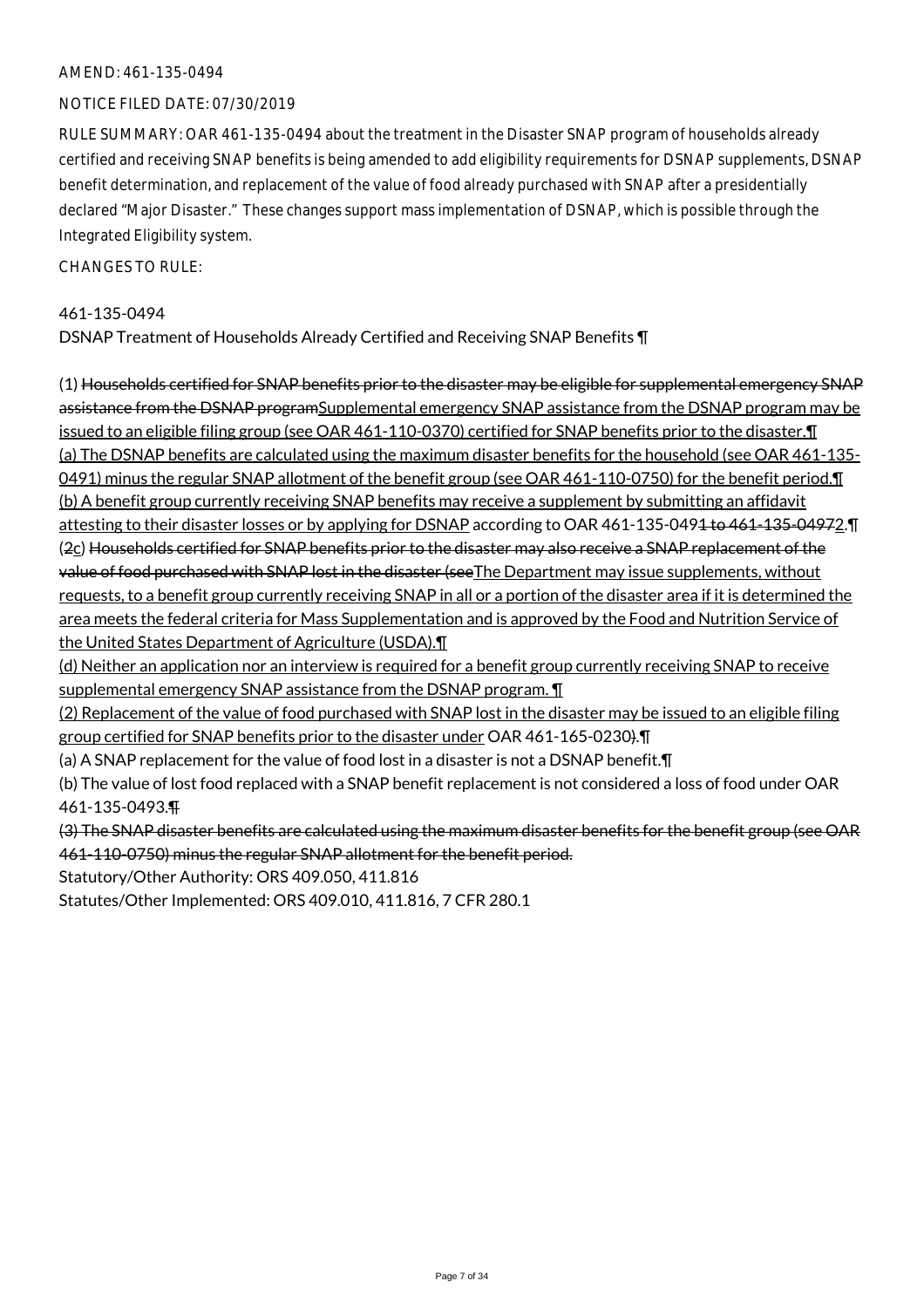#### NOTICE FILED DATE: 07/30/2019

RULE SUMMARY: OAR 461-135-0505 about categorical eligibility for the SNAP program is being amended to align with a federal regulation change in SNAP eligibility for participants who have lottery or gambling winnings. The amendment will lower the existing cap for SNAP recipients with lottery winnings and create a cap for SNAP recipients with gambling winnings.

CHANGES TO RULE:

# 461-135-0505 Categorical Eligibility for SNAP ¶

(1) An individual is categorically eligible for SNAP benefits if the individual:¶

(a) Receives or is authorized to receive GA or SSI benefits;¶

(b) Receives or is authorized to receive cash, in-kind benefits, or services funded either under Title IV-A of the Social Security Act or by the state as part of the TANF maintenance of effort;¶

(c) Is deemed to be receiving SSI under Section 1619(a) or 1619(b) of the Social Security Act (42 U.S.C. 1382h(a) or (b)); or¶

(d) Is a member of a financial group (see OAR 461-110-0530) with countable (see OAR 461-001-0000) income less than 185 percent of the federal poverty level as described in OAR 461-155-0180(4), does not have liquid assets from lottery winnings in excess of \$25,000 or gambling winnings of \$3,500 or more, and has received a pamphlet about Information and Referral Services. Liquid assets are assets that are easily accessible and do not need to be sold to access their value.¶

(2) For an entire filing group to be categorically eligible for SNAP benefits, it must contain only clients who are categorically eligible for SNAP benefits. For the purpose of determining who is categorically eligible for SNAP benefits, in the ERDC and TA-DVS programs all members of the filing group are considered receiving the benefits of the program even if not all members receive the benefit.¶

(3) A filing group that is eligible for transition services or the TA-DVS program is considered receiving benefits for the entire period of eligibility even if benefits are not received during each month of that period.¶

(4) An individual categorically eligible for the SNAP program is presumed to meet the eligibility requirements for resources and countable and adjusted income limits. The individual is also presumed to meet the requirements for a social security number, sponsored alien information, and residency, if verified in a public assistance or medical assistance program.¶

(5) When a filing group contains both members who are categorically eligible for SNAP benefits and those who are not, a resource owned in whole or in part by a categorically eligible member is excluded.¶

(6) An individual may not be categorically eligible for SNAP benefits in either of the following circumstances:¶ (a) The individual is disqualified from receiving SNAP benefits because of an intentional program violation.¶ (b) The individual is a primary person (see OAR 461-001-0015) disqualified from receiving SNAP benefits for

failure to comply with a SNAP employment and training requirement under OAR 461-130-0315. .

Statutory/Other Authority: ORS 411.816

Statutes/Other Implemented: ORS 411.816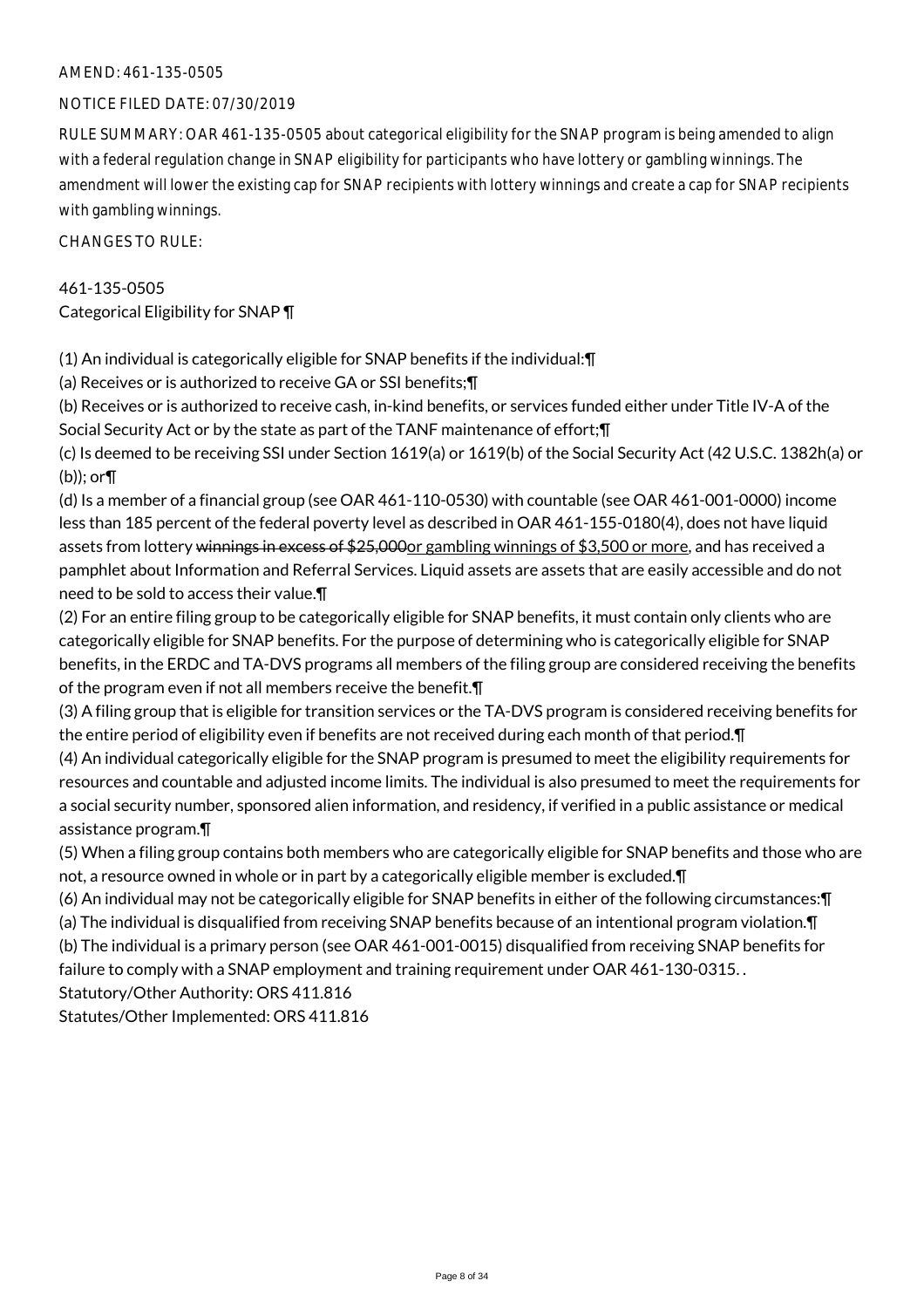# NOTICE FILED DATE: 07/30/2019

RULE SUMMARY: OAR 461-135-0570 about eligible and ineligible students in the SNAP program is being amended to remove ineligibility for SNAP when a student of higher education residing in a dormitory or other living situation has a meal plan that provides 50 percent or less of the student's meals. It is also being amended to clarify eligibility for students with state or federally funded work study and to expand eligibility to students enrolled in an employment and training program or course of study that would lead to employment in a non-post-baccalaureate program that is designed to be completed in no more than four years. The amendments make permanent a temporary rule change effective July 30, 2019, will improve access to SNAP benefits for low-income students, and are in line with recent federal regulation clarifications.

CHANGES TO RULE:

#### 461-135-0570

Eligible and Ineligible Students; SNAP ¶

# In the SNAP program:¶

(1) For the purposes of this rule and OAR 461-001-0015, "higher education" refers to the following:¶ (a) Public and private universities and colleges and community colleges that offer degree programs regardless of whether a high school diploma is required for the program. However, GED, ABE, ESL and high school equivalency programs at those institutions are not considered higher education.¶

(b) Vocational, technical, business, and trade schools that normally require a high school diploma or equivalency certificate for enrollment in the curriculum or in a particular program at the institution. However, programs at those institutions that do not require the diploma or certificate are not considered higher education.¶ (2) Except to the extent provided otherwise in section (4) of this rule, an individual is considered a "student of higher education" if all of the following subsections apply: \[

(a) The individual is attending higher education (see section (1) of this rule) at least half time or more as determined by the school.¶

(b) The individual is 18 years of age or older, but under 50 years of age.¶

(3) To be eligible for SNAP benefits, a student of higher education (see section (2) of this rule) must meet the requirements of one of the following subsections:¶

(a) Subject to section (6) of this rule, the student of higher education is:¶

(A) A paid employee (see OAR 461-001-0015) working an average of 20 hours or more per week except as excluded by section (6) of this rule; or¶

(B) Self-employed for a minimum of 20 hours per week and receives weekly earnings at least equal to the federal minimum wage multiplied by 20 hours.¶

(b) The student of higher education is awardedparticipating in a state or federally funded work-study and has been assigned to aprogram during the regular school year. To qualify under this subsection:¶

(A) The student of higher education must be approved for state or federally funded work- study position, and wilat the time of application for SNAP.¶

(B) The work study must be approved for the school pterformm.

(C) The student of higher education must anticipate working in a work-study job during the current term or semester.school term.¶

(D) The period of eligibility for a student eligible because of of higher education eligible under this subsection: [

(Ai) Begins with the month in which the school term begins or with the month that work study is approved, whichever is later.¶

(Bii) Continues for the duration of the term or semester, unless the student refuses a work-study job.¶ (Cuntil the end of the month in which the school term ends, or it becomes known that the student of higher education has refused an assignment.¶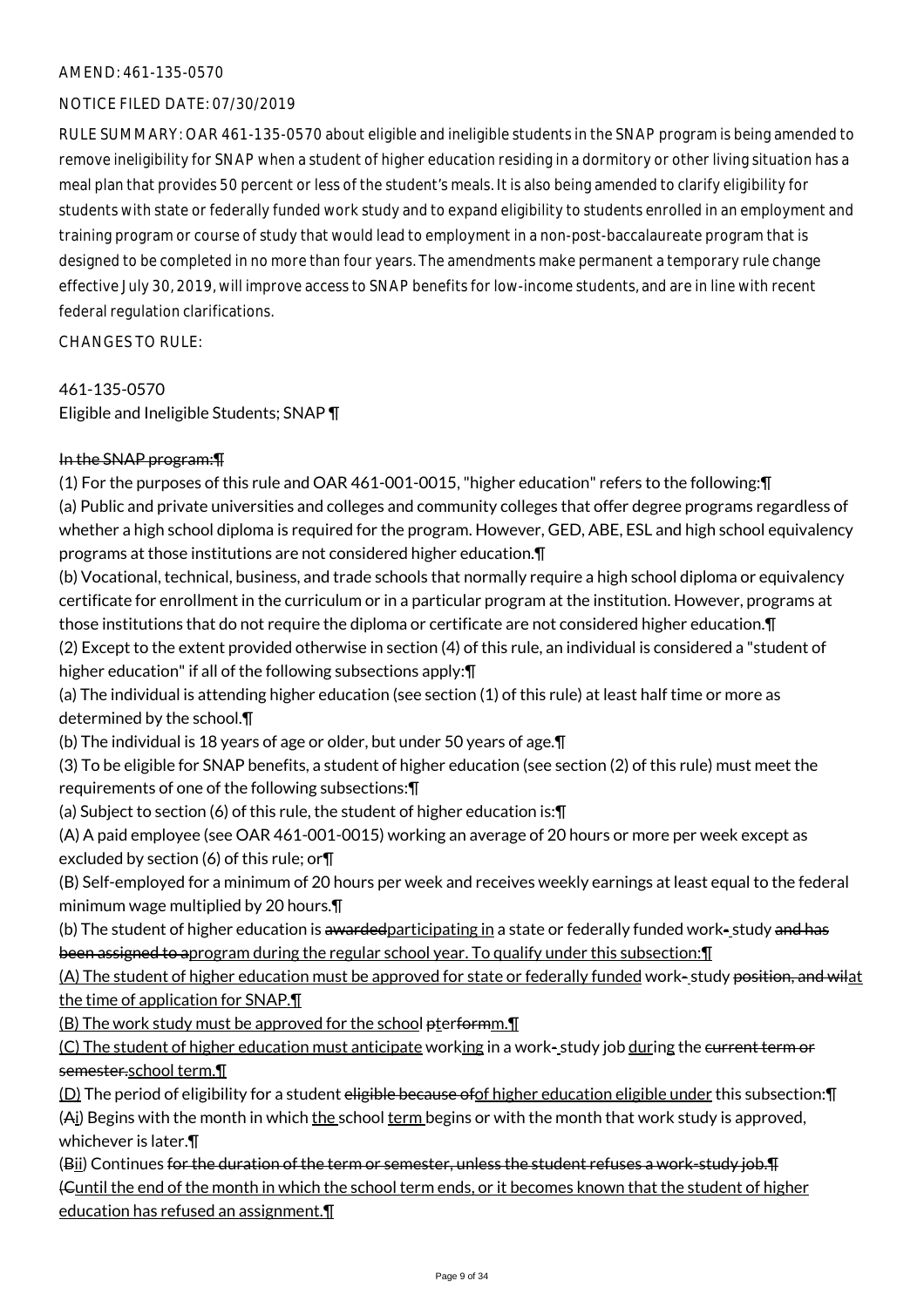(iii) Continues through breaks of less than a month. For breaks of a month or longer, eligibility continues only if the student performs workof higher education participates in a work-study job during the break. [I]

(c) The student of higher education is responsible for the care of a child in the filing group (see OAR 461-110-

0370), and  $t$ one of the following conditions is met: $\P$ 

 $(A)$  The child is:-- $\P$ 

(Ai) Under six years of age; or¶

(Bii) Six years of age or older, but under the age of 12 years, and adequate child care is not available to enable the student to both attend class and meet the employment requirements of sub-section (a) of this section or the workstudy requirements of sub-section 3)(a) or (3)(b) of this sectionrule. **T** 

 $(d)$  The student of higher education is enrolled full time in higher education and is a single parent (meaning there is only one parent in the filing group) or a single adult who has parental control, with the responsibility of caring for a child under 12 years of age.¶

(ed) The student of higher education is in a TANF benefit group (see OAR 461-110-0750).¶

( $f$ <sub>E</sub>) The student of higher education is physically or mentally unfit for employment. $\P$ 

(gf) The student of higher education is in job training classes under the Workforce Investment Act of 1998 (Pub. L. 105-220receiving Unemployment Compensation (UC).¶

(hg) The student of higher education is enrolled as a result of participation in the higher education component of the JOBS program.¶

(i) The student of higher education is enrolled as a result of employer-sponsored on-the-job training.¶

(j) The student of higher education is enrolled in an employment and training program, or course of study that would lead to employment, in compliance with the Carl D. Perkins Career and Technical Education Improvementin higher education to receive training and skills for employment as defined below: [1]

(A) Job training classes under the Workforce Innovation & Opportunity Act of 200614 (Perkins IVub. L. 113-128 ).¶

(kB) The student ofParticipation in the higher education is enrolled in employment and training program that has a component for higher education. This employment and training program may be a SNAP Ecomponent of the JOBS program.¶

(C) Employer-sponsored on-the-job training.¶

(D) Enrolled in an employment and training program or a program identified in subsections (g), (h), (i), or (m) of this section. For purposes of this rule, the employment and training program placed the individual in the higher e course of study that leads to employment. To qualify under this paragraph, the employment and training program or course of study must be of undergraducation program or accepted the placement when it is a self-initiated placement in higher education.¶

(l) The student of higher education is receiving Unemployment Compensation (UC).¶

(m) The student of higher education is pe or lower level and designed to be completed in not more than four years.¶

(E) Participating in at least one of the following Employment Department training programs:¶

(Ai) The Trade Readjustment Allowance (TRA) program serving displaced workers under the Trade Act.¶

(Bii) The Training Unemployment Insurance (TUI) program.¶

(Ciii) The Self-Employment Assistance (SEA) program.¶

(Div) The Apprenticeship Program (APT).¶

(4) An individual's status as a student of higher education continues during school vacation and breaks. An individual's status as a student of higher education ends when the is no longer considered a student of higher education does any of the followingwhen the individual:¶

(a) Graduates.¶

(b) Drops out.¶

- (c) Withdraws from the individual's classes.¶
- (d) Reduces credit hours to less than half time.¶
- (e) Is suspended or expelled.¶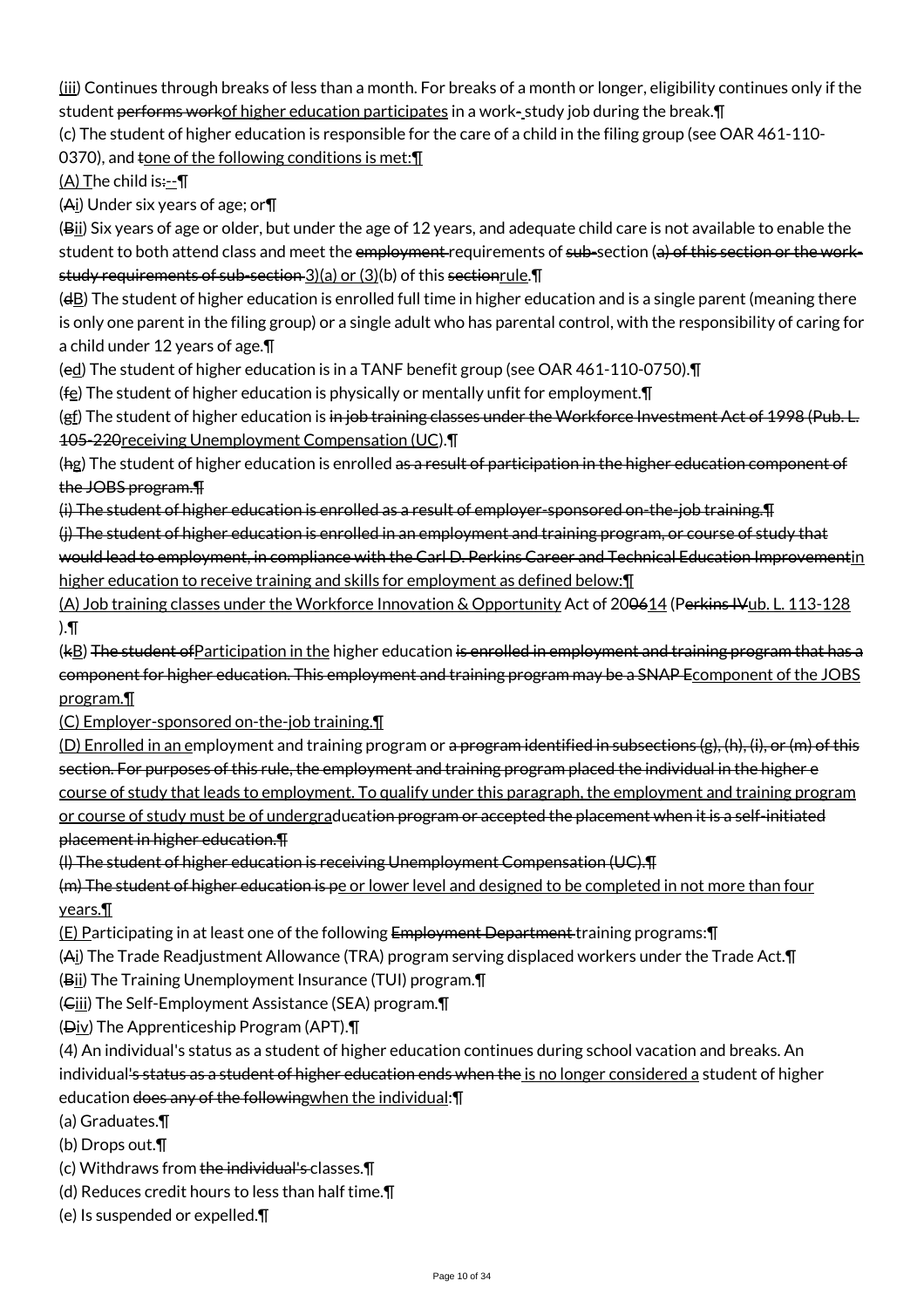(f) Does not intend to register for the next school term (excluding summer term).¶

(5) A student of higher education residing in a dormitory or other living situation with a meal plan that provides more than 50 percent of the student's meals is ineligible for SNAP program benefits.¶

(6) The following situations do not earn the student of higher education hours toward the 20 hours per week requirement in section (3) of this rule:¶

(a) Income that is considered educational income under OAR 461-145-0150, including income from work in the following:¶

(A) An externship (see OAR 461-001-0015);¶

(B) A graduate assistantship (see OAR 461-001-0015);¶

(C) A graduate fellowship (see OAR 461-001-0015); or¶

(D) An internship (see OAR 461-001-0015).¶

(b) Receiving in-kind payments in lieu of actual wages.

Statutory/Other Authority: ORS 409.050, 411.816

Statutes/Other Implemented: ORS 409.010, 411.816, 411.825, 7 USC 2015, 7 CFR 273.5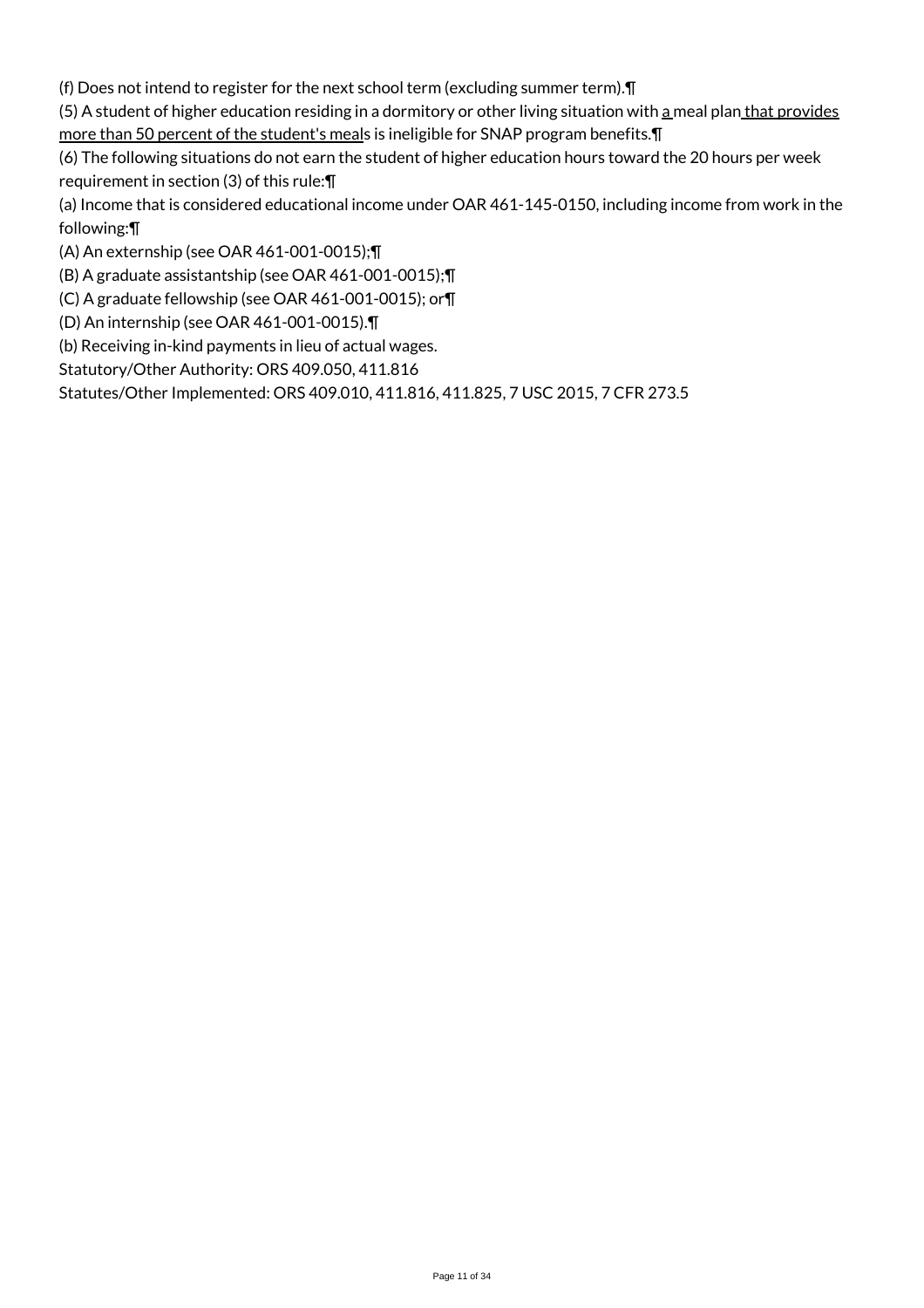## NOTICE FILED DATE: 07/30/2019

RULE SUMMARY: OAR 461-145-0830 about deeming the assets of a sponsor of a noncitizen is being amended to clarify the steps and add calculations describing how income of a sponsor is deemed to a sponsored noncitizen SNAP applicant, bringing the rule into closer alignment with federal regulations.

CHANGES TO RULE:

# 461-145-0830

When to Deem the Assets of a Sponsor of a Noncitizen and How Income is Deemed ¶

(1) In the ERDC, OSIP, OSIPM, QMB, REF, and REFM programs, the assets (see OAR 461-001-0000) of a sponsor and of a sponsor's spousethe spouse (see OAR 461-001-0000) of the sponsor are not deemed to the sponsored noncitizen.¶

(2) In all programs except the ERDC, OSIP, OSIPM, QMB, REF, and REFM programs, the assets of a sponsor and the spouse of the sponsor are considered the assets of the sponsored noncitizen, and are subject to deeming (see sections (3) and (4) of this rule), unless at least one of the following subsections applies: [1]

(a) The sponsor has not signed a legally binding affidavit of support, for instance USCIS Form I-864 or I-864A.¶

(b) The sponsor receives SNAP, SSI, or TANF benefits.¶

(c) The sponsor is deceased. The estate of a deceased sponsor is not responsible for the noncitizen.¶

(d) The sponsored noncitizen establishes indigence. A sponsored noncitizen establishes indigence if the total income of the household including in-kind income plus any cash, food, housing, or other assistance provided by other individuals including the sponsor is:¶

(A) In the TANF program, under the countable (see OAR 461-001-0000) income standard.¶

(B) In the SNAP program, under 130 percent of the federal poverty level.¶

(C) In all programs except the SNAP and TANF programs, not enough for the noncitizen to obtain food and shelter without program benefits.¶

(i) If the noncitizen is living with the sponsor, the indigence exception may not apply and deeming does apply.¶

(ii) If the noncitizen is living apart from the sponsor, the indigence exception applies if the noncitizen meets all of the following requirements:¶

(I) The total income (of all kinds and from all sources, even excluded income) the noncitizen receives is less than the OSIPM standard for a one-person need group;¶

(II) The noncitizen does not receive free room and board; and¶

(III) The resources (even excluded resources) available to the noncitizen are under the applicable resource limitthe countable income limit, set at 130 percent of the federal poverty level (see OAR 461-155-0180).¶

 $(DC)$  Each indigence determination under this subsection is effective for 12 months and may be renewed for additional 12-month periods.¶

(e) The sponsored noncitizen is a battered immigrant spouse, battered immigrant child, immigrant parent of a battered child or an immigrant child of a battered parent, as long as the battered noncitizen does not live in the same household as the person responsible for the battery.¶

(f) The sponsored noncitizen does not meet the alien status requirement for the program for which he or she applies.¶

(g) The sponsored noncitizen becomes a naturalized citizen.¶

(h) The sponsored noncitizen can be credited with 40 qualifying quarters of work.¶

(i) The sponsored noncitizen is under 18 years of age.¶

(3) In all programs except the ERDC, OSIP, OSIPM, OMB, REF, and REFM<del>, and SNAP</del> programs, the following process is used to determine the amount of income considered available to the noncitizen from the noncitizen's sponsor and the spouse of the sponsor. The unearned income of the sponsor and the sponsor's spouse is added to their countable earned income (see OAR 461-140-0010) minus earned income deductions.¶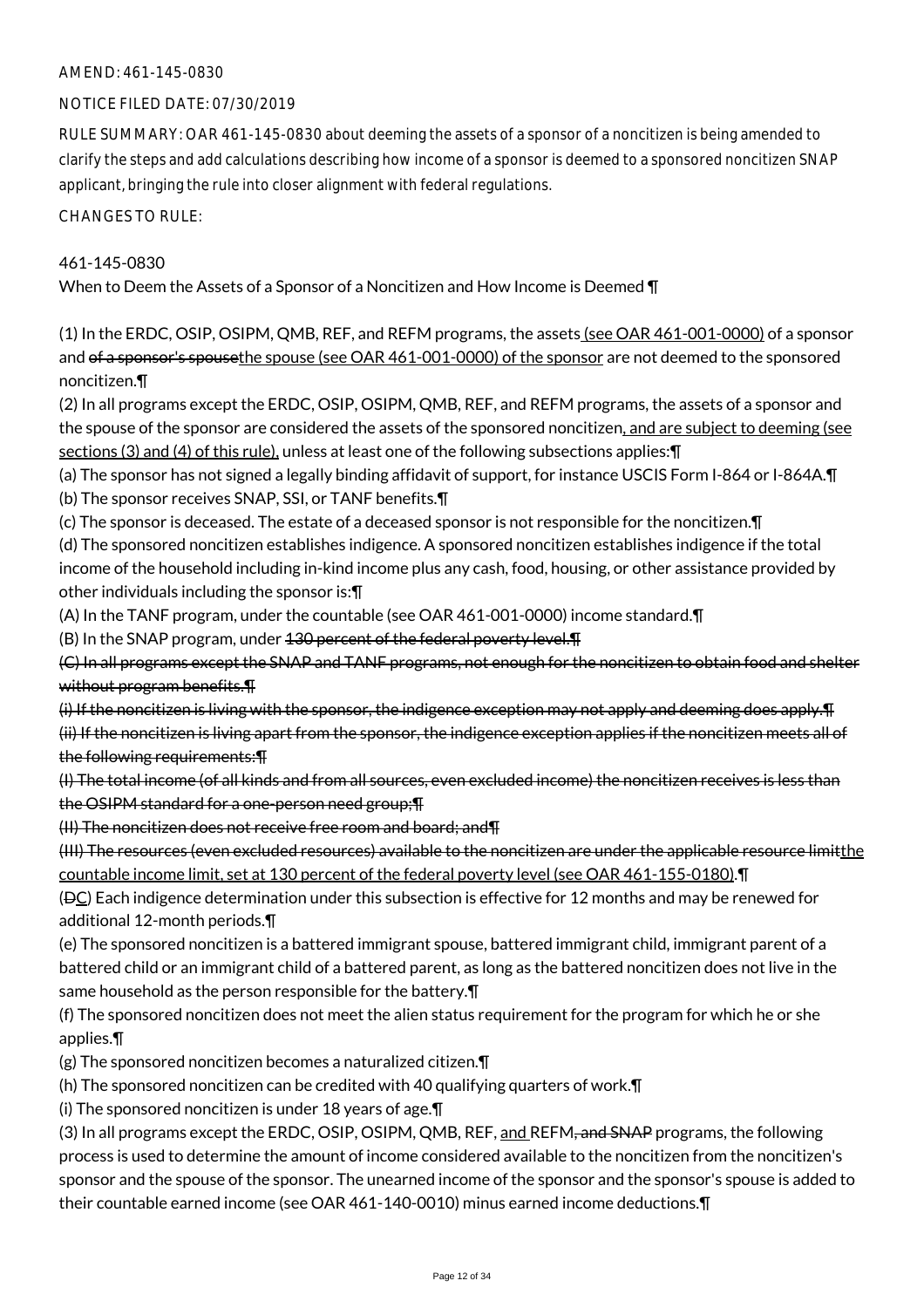(4) In the SNAP program, each sponsored noncitizen is considered to have the income calculated according to section (4) of this rule divided by the nu when section (2) of this rule does not apply, the income of the sponsor and the spouse of the sponsor is deemed to the sponsored noncitizen and included in the gross countable income of the noncitizen. The income of the sponsor and the spouse of the sponsor goes through the following steps to determine the amount of income to deem:¶

(a) Step One: The gross countable unearned income of the sponsor and the spouse of the sponsor are included in the subtotal.¶

(b) Step Two: The gross countable earned income of the sponsor and the spouse of the sponsor receive a 20 percent earned income deduction and the result is included in the subtotal. If the earned income of the sponsor or the spouse of the sponsor is from self-employment, the gross income is allowed deductions under OAR 461-145- 0920 and OAR 161-145-0930 to determine the countable earned income amount.¶

(c) Step Three: The subtotal receives a deduction equal to the countable income limit under OAR 461-155-0190, which is set at 130 percent of the federal poverty level, for the need group (see OAR 461-110-0630) size of the sponsor. The need group size of the sponsor is determined by including the sponsor, the spouse of the sponsor, and any dependents that are claimed on federal taxes by the sponsor. The sponsored noncitizen and the members of the sponsor's:¶

(a) Current sponsored noncitizens;¶

(b) Household members who receive support from the sponsor; and¶

(c) Dependentsed noncitizen's filing group (see OAR 461-110-0310 and OAR 461-110-0370) are not included when determining the need group size of the sponsor. I

(d) Step Four: The remaining amount is divided evenly between all noncitizens sponsored by the sponsor or the spouse of the sponsor and any citizen child (see OAR 461-001-0000) or sponsored noncitizen child in the filing group of the sponsored noncitizen. The result is the income portion for each individual.¶

(e) Step Five: The income portion of each adult (OAR 461-001-0015) sponsored noncitizen in the filing group is deemed to the sponsored noncitizen and included in their countable income.

Statutory/Other Authority: ORS 411.060, 411.070, 411.083, 411.404, 411.704, 411.816, 413.085, 414.025, 414.685, ORS 329A.500, 409.050

Statutes/Other Implemented: ORS 411.060, 411.070, 411.083, 409.010, 411.404, 411.704, 411.816, 412.049, 414.025, 8 USC 1183a, ORS 329A.500, 409.010, 7 CFR 273.9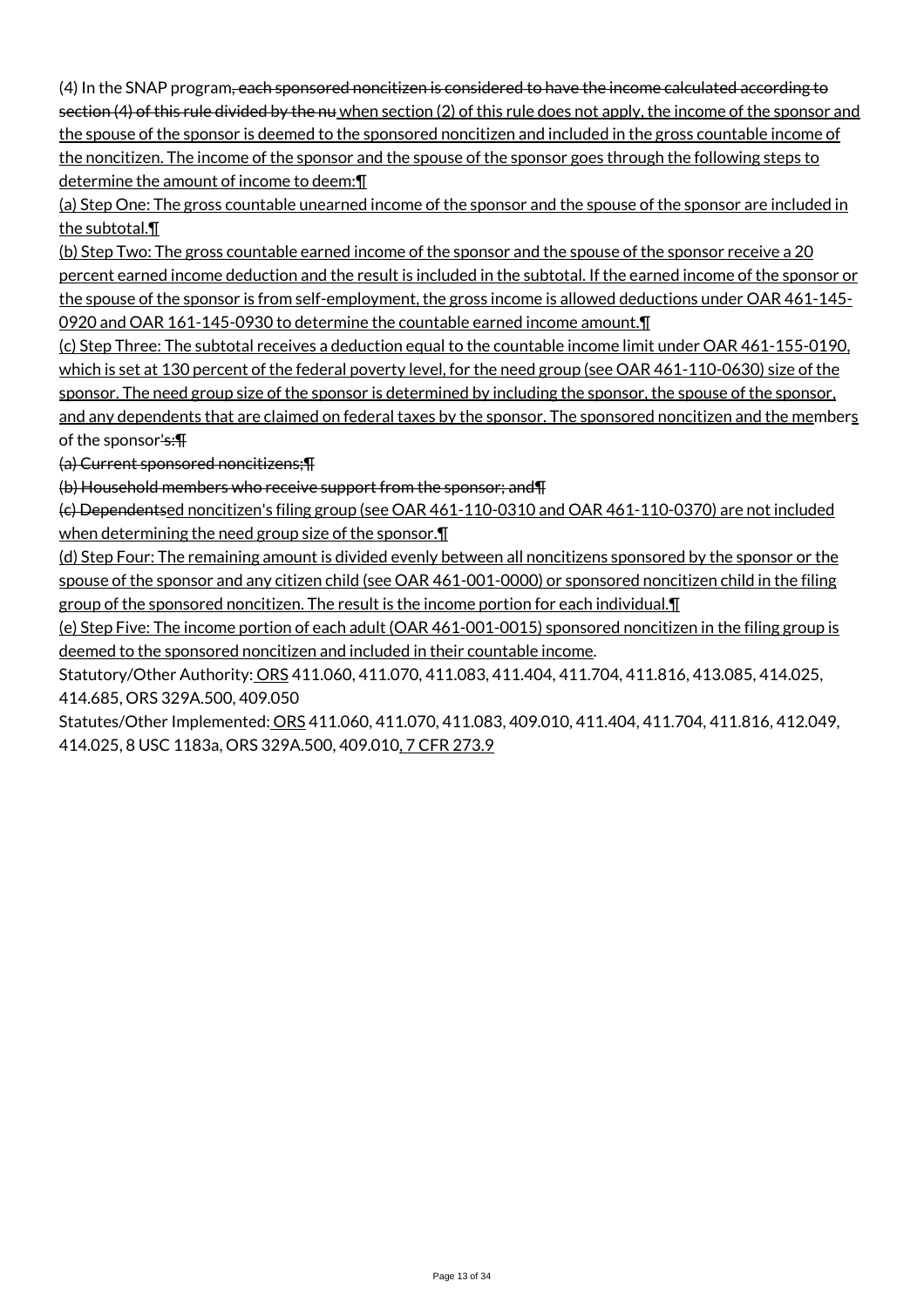#### NOTICE FILED DATE: 07/30/2019

RULE SUMMARY: OAR 461-155-0180 about income standards affecting self-sufficiency programs is being amended to make annual cost-of-living adjustments to the income standards, allowing these programs to maintain support of low income individuals and families at current levels.

CHANGES TO RULE:

461-155-0180 Income Standards; Not OSIP, OSIPM, QMB ¶

(1) A Department program may cite this rule if the program uses a monthly income standard based on the federal poverty level or state median income. The standards in this rule are effective as of MarchOctober 1, 2019, except as provided otherwise.¶

(2) A monthly income standard set at 100 percent of the 20189 federal poverty level is set at the following amounts: [see attached table]¶

(3) A monthly income standard set at 130 percent of the 20189 federal poverty level is set at the following amounts: [see attached table]¶

(4) A monthly income standard set at 1865 percent of the 2019 federal poverty level is set at the following amounts: [see attached table]¶

(5) A monthly income standard set at 185 percent of the 2019 federal poverty level is set at the following amounts: [see attached table]¶

(6) A monthly income standard set at 200 percent of the 20189 federal poverty level is set at the following amounts: [see attached table]¶

(67) A monthly income standard set at 250 percent of the 20189 federal poverty level is set at the following amounts: [see attached table]¶

(78) A monthly income standard set at 350 percent of the 20189 federal poverty level is set at the following amounts: [see attached table]¶

(89) A monthly income standard set at 85 percent of the 2019 state median income is set at the following amounts: [see attached table]¶

(10) A monthly Disaster Supplemental Nutrition Assistance Program (DSNAP) income standard is set at the following amounts for the household (see OAR 461-135-0491): [see attached table]

Statutory/Other Authority: ORS 329A.500, 409.050, 411.060, 411.070, 411.816, 412.049 Statutes/Other Implemented: ORS 329A.500, 409.010, 411.060, 411.070, 411.816, 412.014, 412.049, 7 CFR 280.1

RULE ATTACHMENTS DO NOT SHOW CHANGES. PLEASE CONTACT AGENCY REGARDING CHANGES.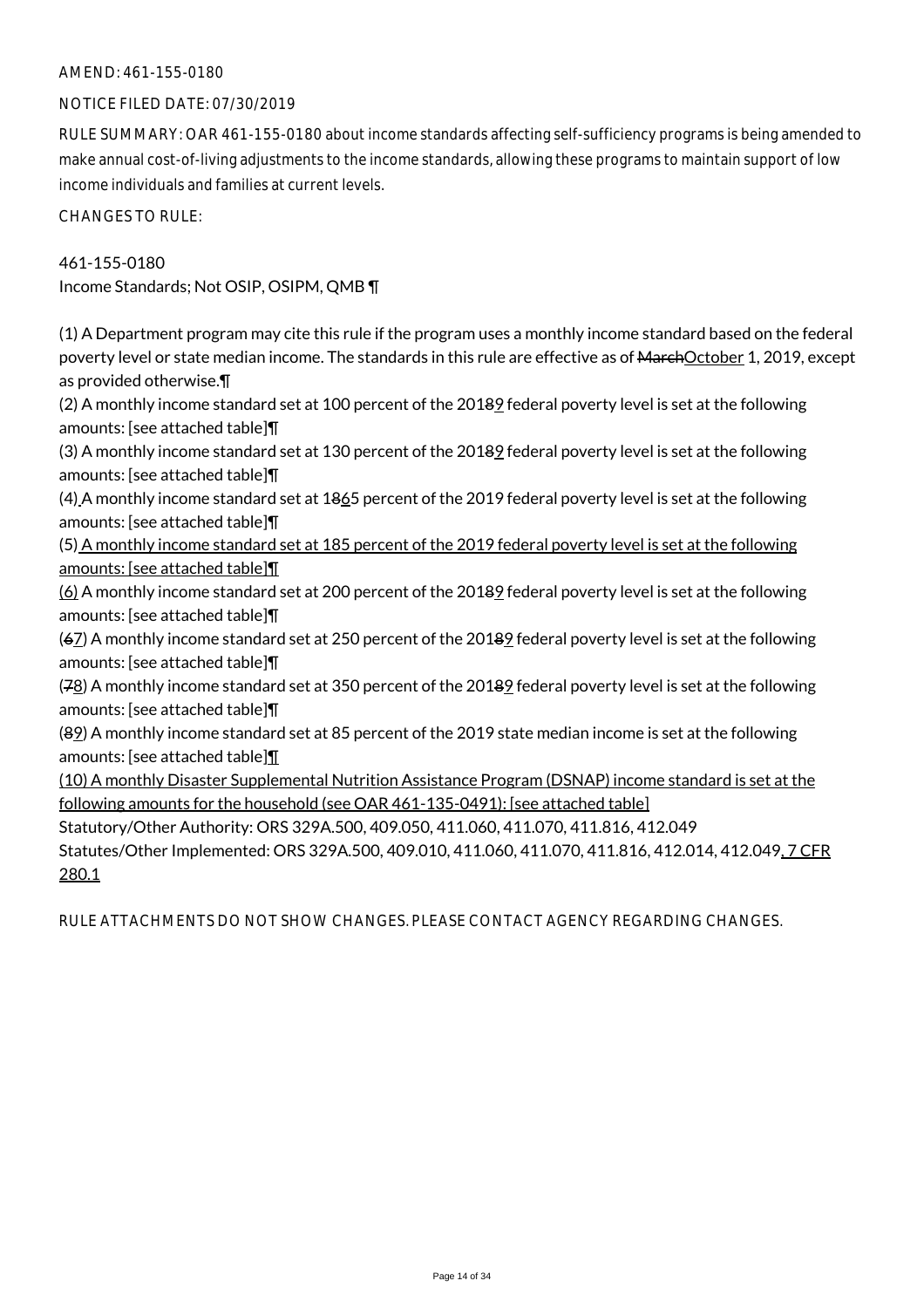| Size of Group    | Standard    |
|------------------|-------------|
|                  | 1,041<br>\$ |
| 2                | 1,410       |
| 3                | 1,778       |
| 4                | 2,146       |
| 5                | 2,515       |
| 6                | 2,883       |
|                  | 3,251       |
| 8                | 3,620       |
| 9                | 3,989       |
| 10               | 4,358       |
| $^{\mathrm{+1}}$ | $+369$      |

(3)

| Size of Group | Standard |
|---------------|----------|
|               | \$1,354  |
| 2             | 1,832    |
| 3             | 2,311    |
| 4             | 2,790    |
| 5             | 3,269    |
| 6             | 3,748    |
| 7             | 4,227    |
| 8             | 4,705    |
| 9             | 5,184    |
| 10            | 5,663    |
| $+1$          | $+479$   |

(4)

| Size of Group | Standard |
|---------------|----------|
|               | \$1,718  |
| 2             | 2,326    |
| 3             | 2,933    |
|               | 3,541    |
| 5             | 4,149    |
|               | 4,757    |
|               | 5,364    |
|               | 5,972    |
| $+1$          |          |

(5)

| Size of Group | Standard |
|---------------|----------|
|               | \$1,926  |
|               | 2.607    |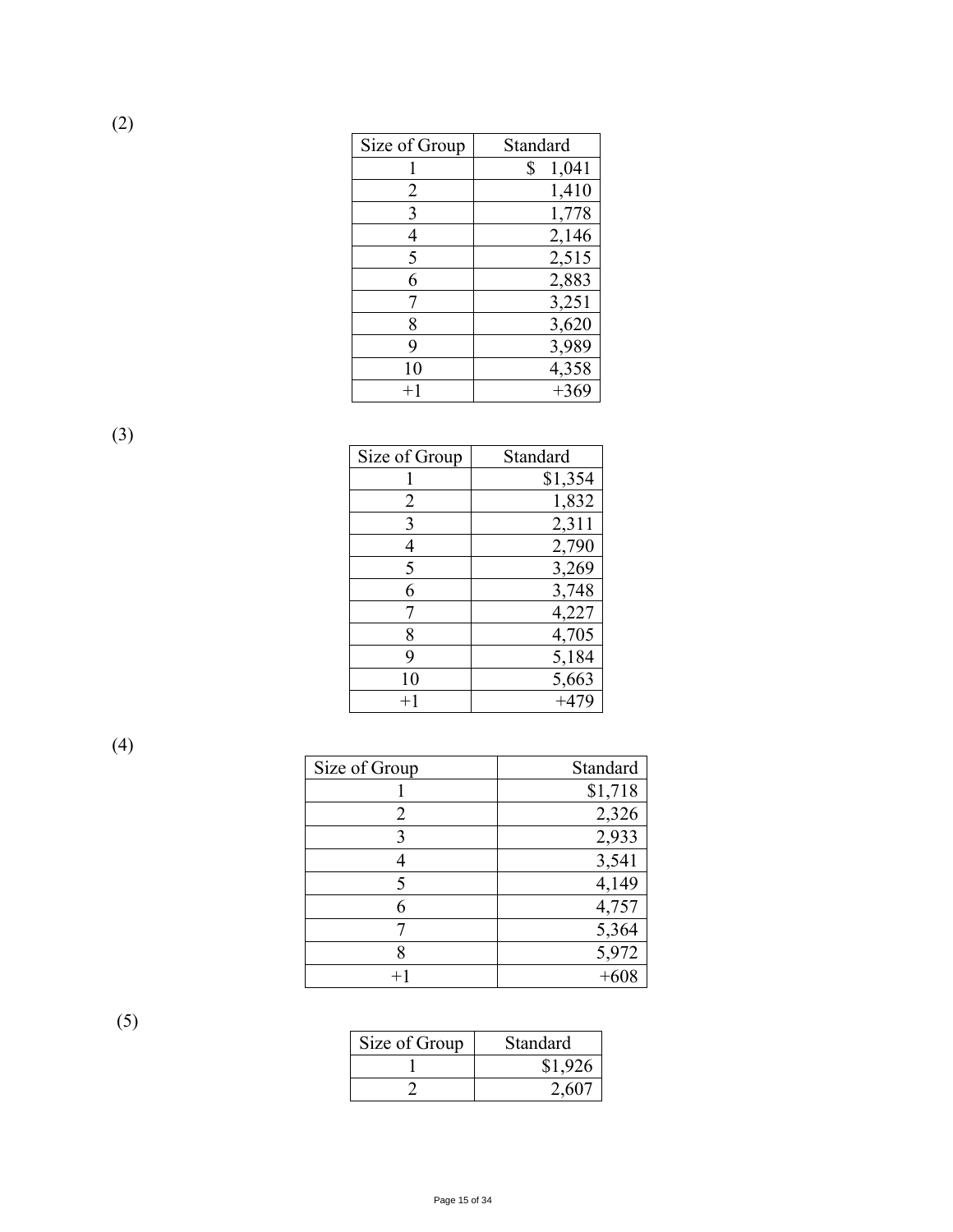| 3    | 3,289  |
|------|--------|
|      | 3,970  |
| 5    | 4,652  |
| 6    | 5,333  |
|      | 6,015  |
| 8    | 6,696  |
| 9    | 7,377  |
| 10   | 8,059  |
| $+1$ | $+682$ |

(6)

| Size of Group | Standard |
|---------------|----------|
|               | \$2,082  |
| 2             | 2,818    |
| 3             | 3,555    |
| 4             | 4,292    |
| 5             | 5,028    |
| 6             | 5,765    |
| 7             | 6,502    |
| 8             | 7,238    |
| $+1$          | $+737$   |
|               |          |

(7)

| Size of Group | Standard |
|---------------|----------|
|               | \$2,603  |
| 2             | 3,523    |
| 3             | 4,444    |
|               | 5,365    |
| 5             | 6,286    |
| 6             | 7,207    |
|               | 8,128    |
|               | 9,048    |

(8)

| Size of Group | Standard |
|---------------|----------|
|               | \$3,643  |
| 2             | 4,933    |
| 3             | 6,222    |
| 4             | 7,511    |
| 5             | 8,800    |
| 6             | 10,089   |
|               | 11,378   |
| 8             | 12,668   |
| 9             | 13,958   |
| 10            | 15,248   |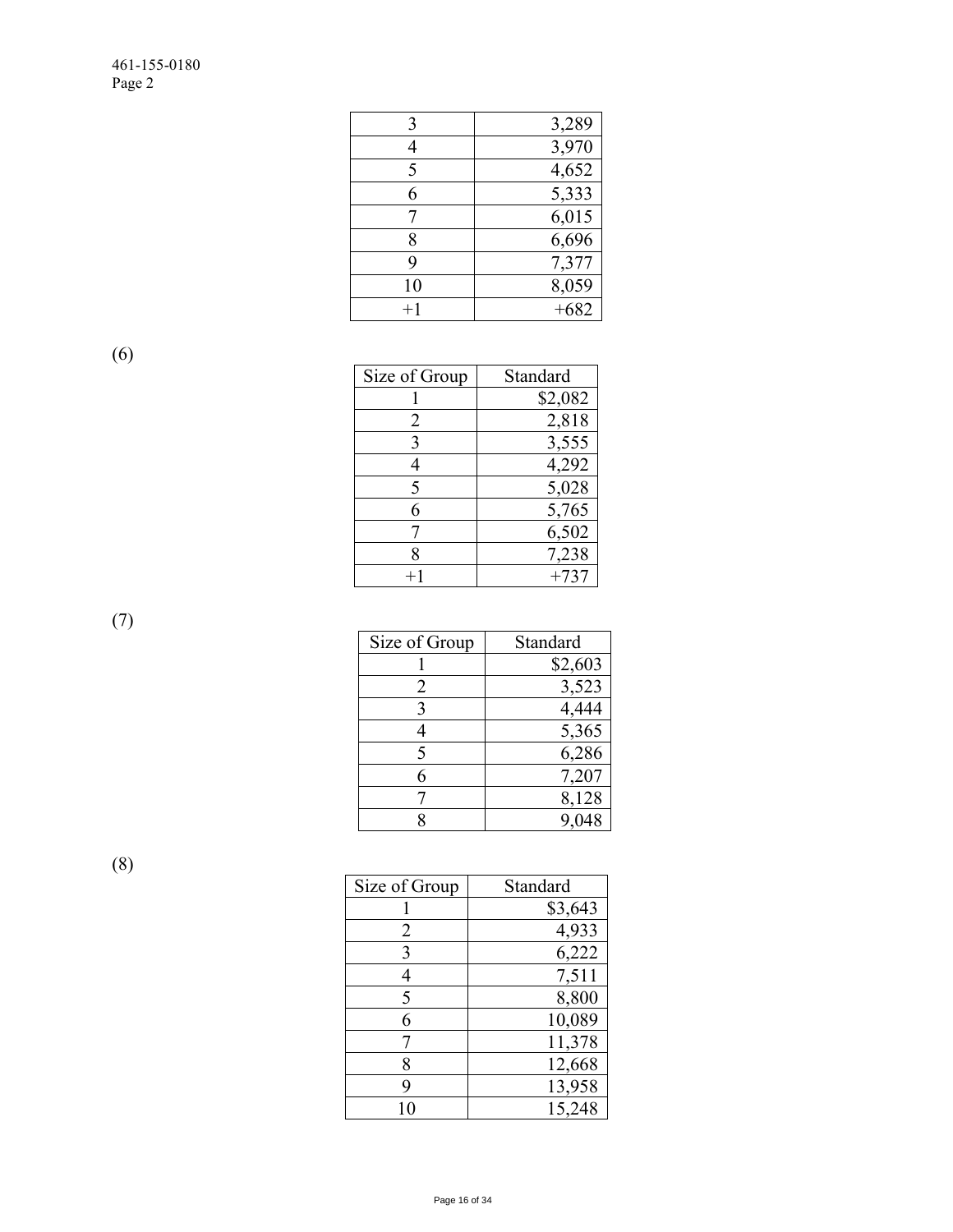| ۱∩∩<br>ບ<br>__ |
|----------------|

(9)

| Size of Group | Standard |
|---------------|----------|
|               | \$3,924  |
|               | 4,847    |
|               | 5,770    |
| 5             | 6,693    |
|               | 7,616    |
|               | 8,127    |
|               |          |

(10)

| Group Size | Standard |
|------------|----------|
|            | \$1,728  |
| 2          | 2,088    |
| 3          | 2,448    |
|            | 2,818    |
| 5          | 3,208    |
| 6          | 3,598    |
|            | 3,958    |
| 8          | 4,318    |
|            | $+360$   |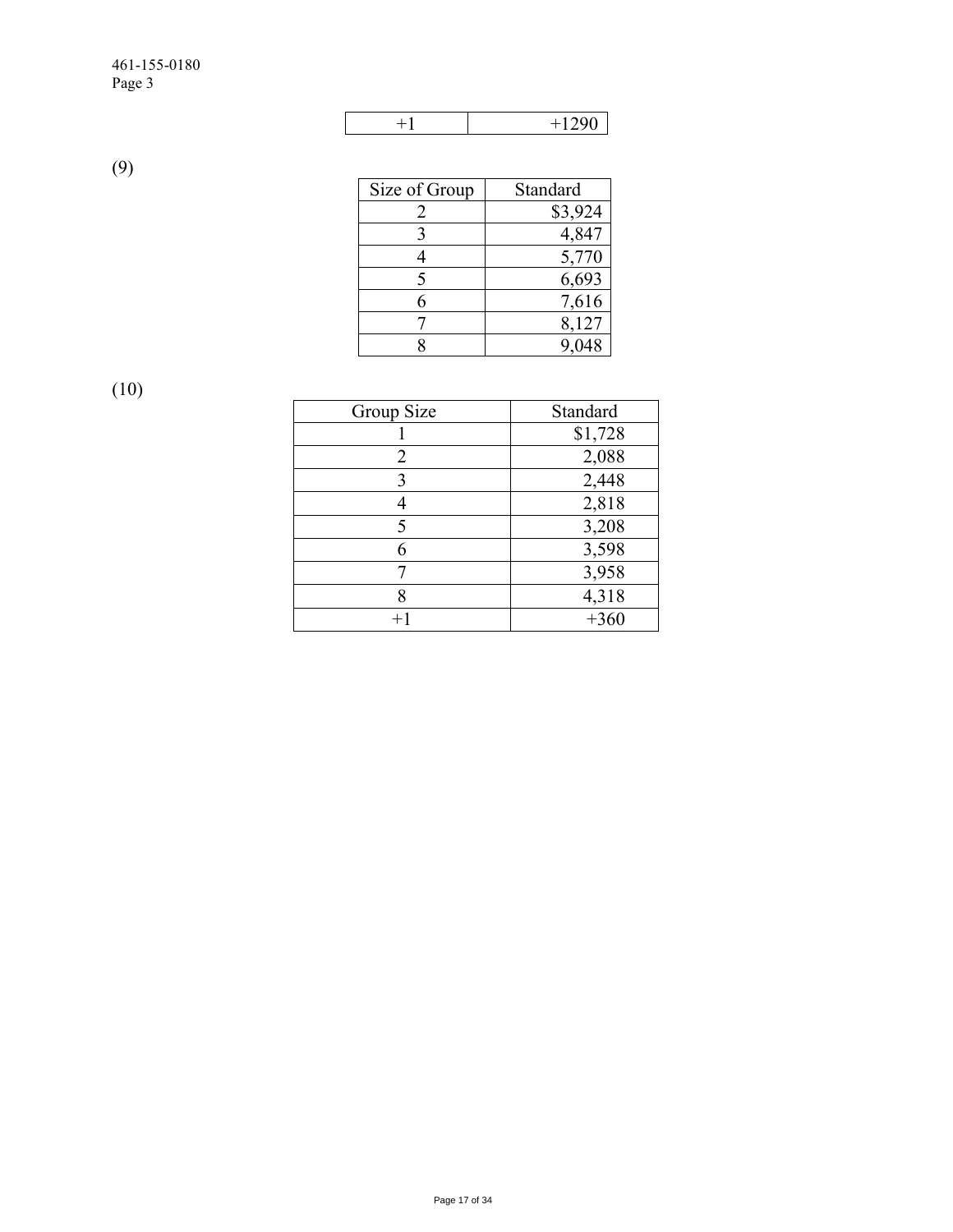NOTICE FILED DATE: 07/30/2019

RULE SUMMARY: OAR 461-155-0190 about income and payment standards in the SNAP and DSNAP program is being amended to

make annual cost-of-living adjustments to the income limits and payment standards, staying current with federal policy.

CHANGES TO RULE:

# 461-155-0190

Income and Payment Standards; SNAP and DSNAP ¶

(1) The monthly SNAP Countable and Adjusted Income Limits are as follows: [see attached table]¶

(2) The SNAP Payment Standard (Thrifty Food Plan) is: [see attached table]Income Limit is set at 130 percent of the federal poverty level under OAR 461-155-0180 for the number of individuals in the need group. The monthly SNAP Adjusted Income Limit is set at 100 percent of the federal poverty level under OAR 461-155-0180 for the number of individuals in the need group.¶

(2) The SNAP and full month Disaster SNAP (DSNAP) Payment Standard (Thrifty Food Plan) is: [see attached table]¶

(3) The DSNAP Gross Income Limit is set under OAR 461-155-0180 for the number of individuals in the household (see OAR 461-135-0491) group.

Statutory/Other Authority: ORS 409.050, 411.060, 411.070, 411.816

Statutes/Other Implemented: ORS 411.070, 411.816, 411.825, 411.837, ORS 409.010, 409.050, 411.060, 7 CFR 273.1, 7 CFR 273.10, 7 CFR 280.1

RULE ATTACHMENTS DO NOT SHOW CHANGES. PLEASE CONTACT AGENCY REGARDING CHANGES.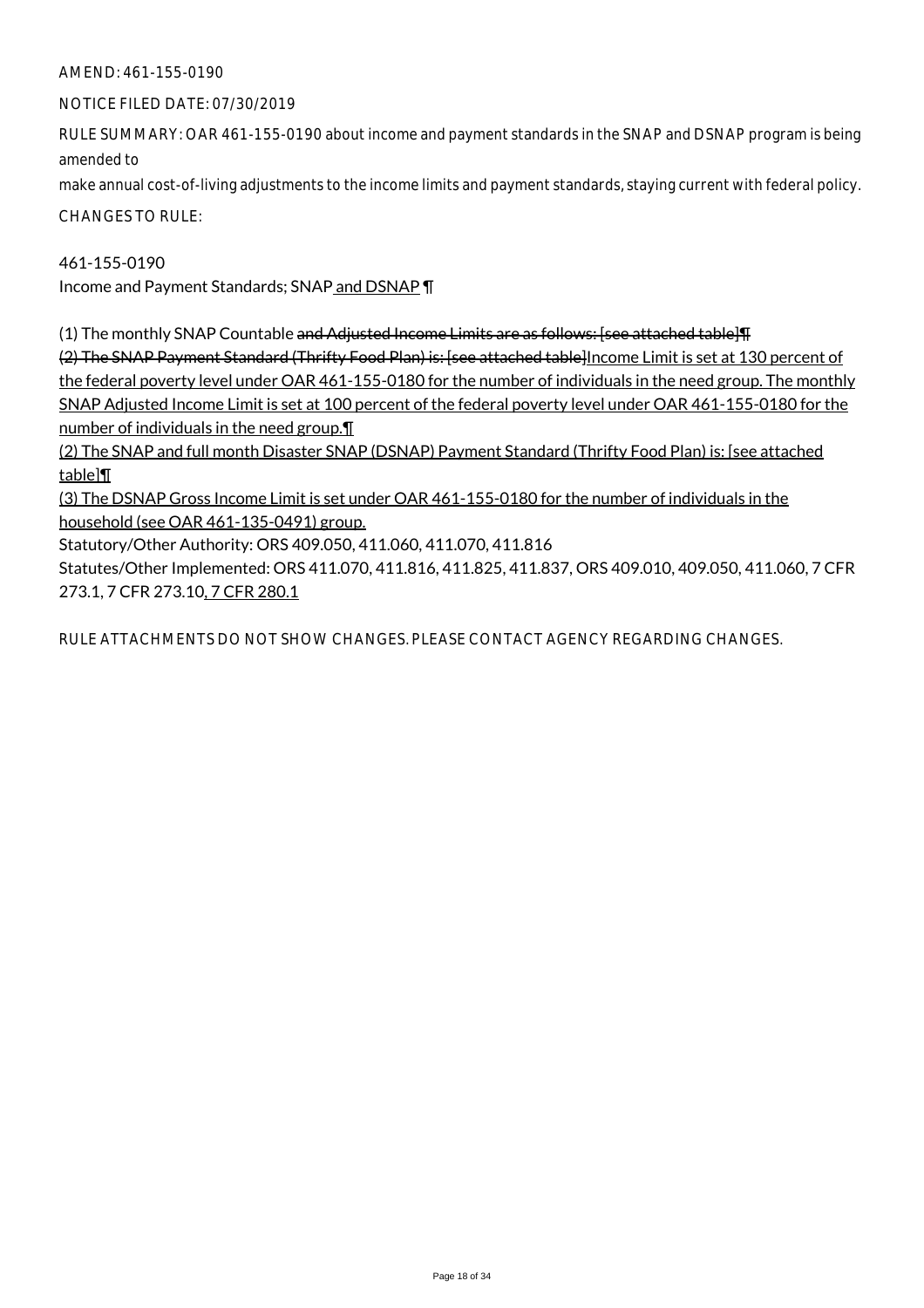| <b>SNAP Payment Standard (TFP)</b> |           |
|------------------------------------|-----------|
|                                    | Monthly   |
| No. in Benefit Group               | Amount    |
|                                    | \$<br>194 |
| 2                                  | 355       |
| 3                                  | 509       |
| 4                                  | 646       |
| 5                                  | 768       |
| 6                                  | 921       |
| 7                                  | 1,018     |
| 8                                  | 1,164     |
| Each additional individual         | $+146$    |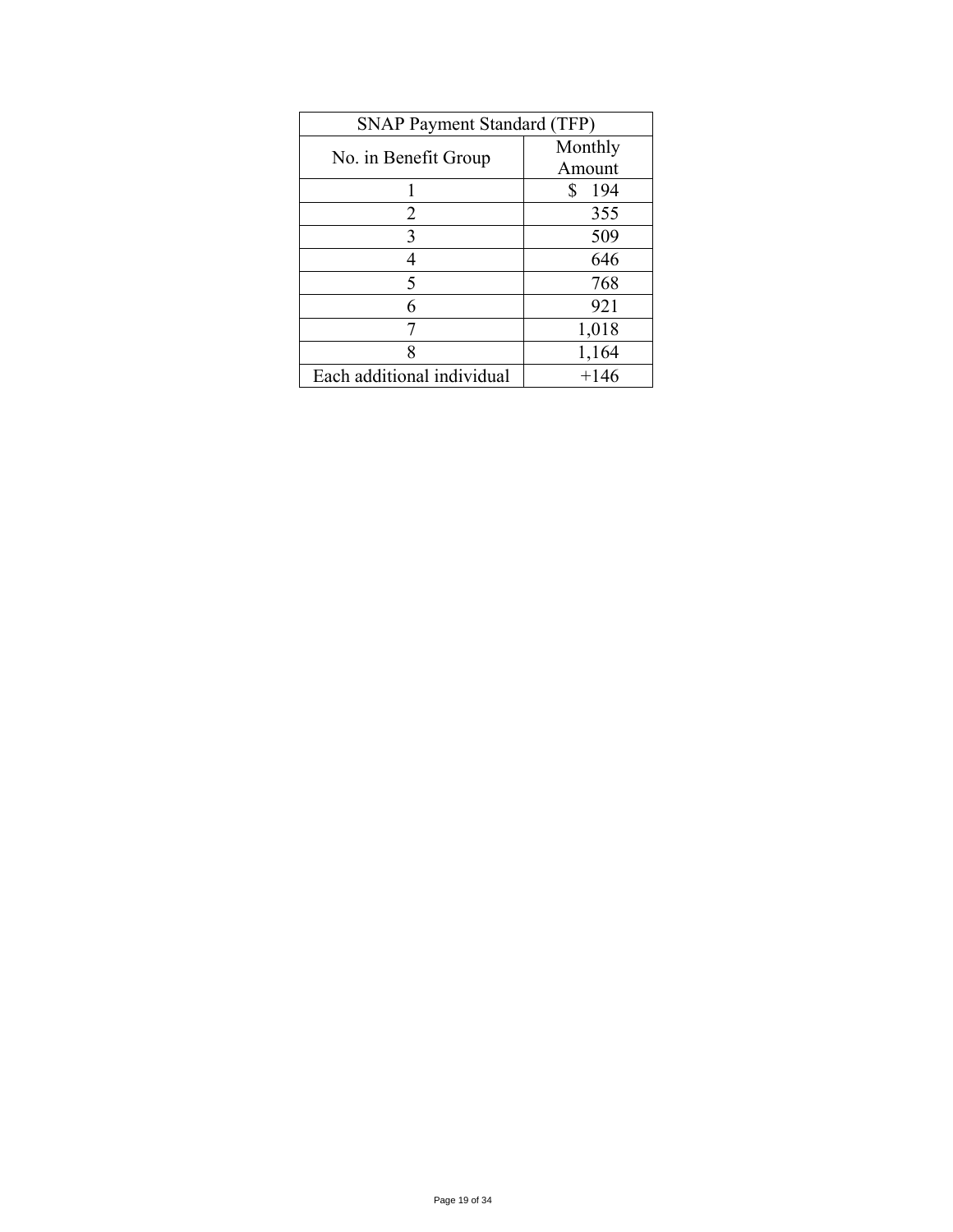# AMEND: 461-160-0040

# NOTICE FILED DATE: 07/30/2019

RULE SUMMARY: OAR 461-160-0040 about eligible dependent care cost deductions and coverage is being changed to define and expand the types of allowable dependent care costs in the SNAP program.

CHANGES TO RULE:

# 461-160-0040

Dependent Care Costs; Deduction and Coverage ¶

(1) In the SNAP program, dependent care is deductible (see OAR 461-160-0430) when all of the following are true:¶

(a) The dependent is a member of the filing group (see OAR 461-110-0310) and is in the care, control, and custody of an individual in the group.¶

(b) The dependent care provider:¶

(A) Is not in the filing group; and¶

(B) Is not the parent (see OAR 461-001-0000) of the dependent.¶

(c) The dependent care is necessary because the client is working, commuting, on a meal break, in training,

participating in pre-employment education, or participating in an OFSET case plan (see OAR 461-001-0020).¶

(2) In the SNAP program, dependent care costs that are deductible under section (1) of this rule include:¶

(a) The costs of care provided by an individual care provider or care facility,¶

(b) Transportation costs to and from the individual care provider or care facility, and¶

(c) Activity or other fees associated with the care provided to the dependent that are necessary for the dependent to participate in the care; with the exception of fees related to penalties, fines, or advance payment for cost of care.¶

(3) In the ERDC and TANF programs, the cost of dependent child care may be paid for by the Department (is covered) only if dependent child care is necessary for the working client to perform the client's job duties, except in the ERDC program the cost of dependent care is allowed for approved educational hours, for clients participating in the Occupational Training and Child Care program, and for child care authorized under section (5) of this rule.¶

(a) For a client working under a JOBS Plus agreement, child care is covered during the time the client is engaged in work or in job search if the employer pays the client during that time.¶

(b) Child care is covered for clients participating in the Occupational Training and Child Care program who have applied for the program and actively engaged in training as outlined in the Occupational Training and Child Care program.¶

(34) In the ERDC, JOBS, and TANF programs, the cost of dependent child care is not covered by the Department when free care is available, such as during school hours for school-age children.¶

(45) Child care is not covered in the ERDC and TANF programs if the nature of the work of the caretaker (see OAR 461-001-0000) does not make it necessary for a person other than the caretaker to provide the care. Child care is not covered during a period of time when the caretaker --¶

(a) Works at home and the nature of the work allows the caretaker to provide the care without significantly affecting the work;¶

(b) Provides child care in a residence; or¶

(c) Works for a provider of child care in a residence, unless the provider is a certified family child care home under OAR 414-350-0000 to 414-350-0400.¶

(56) In the ERDC program the cost of dependent child care may continue to be paid for by the Department (is covered) during the certification period (see OAR 461-001-0000) with no change to the authorized child care hours subject to the following provisions:¶

(a) When a reduction in work hours occurs the copay may be adjusted.¶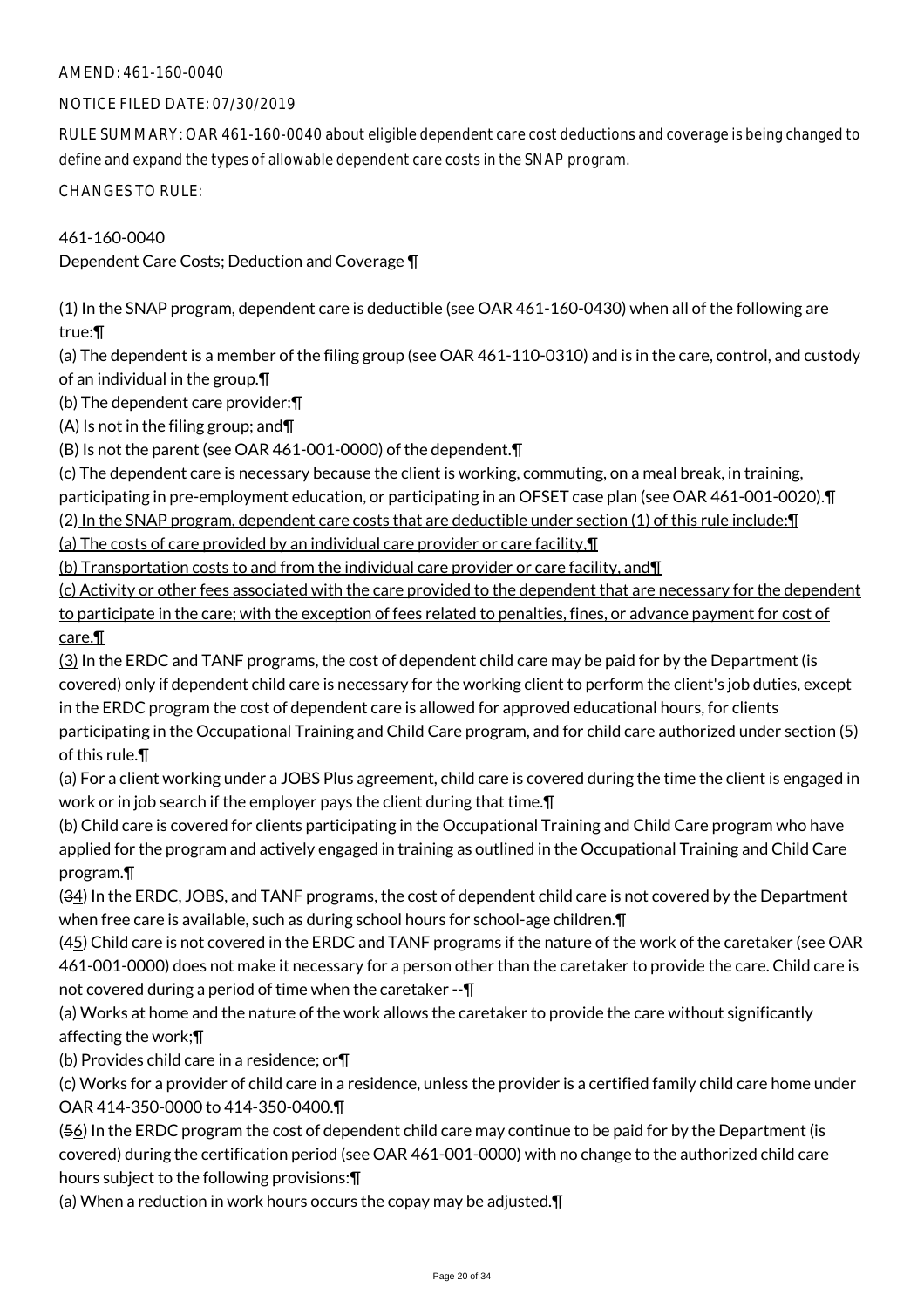(b) When a job loss occurs:¶

(A) When a caretaker has a permanent job loss from all employment the copay is waived for up to three months for a work search period, starting the month after the job loss occurred.¶

(B) The waiver ends at the end of the three month period if the caretaker becomes employed.¶

(C) The three month work search period does not apply when:¶

(i) The adult was discharged or fired without good cause (see OAR 461-135-0070(2)) for misconduct, felony, or theft. "Misconduct" means willful or wantonly negligent violation of the standards of behavior which an employer has the right to expect of an employee, including an act or series of actions that amount to a willful or wantonly negligent disregard of an employer's interest.¶

(ii) The adult voluntarily quit in anticipation of discharge or without good cause.¶

(c) For medical leave:¶

(A) When a caretaker is on medical leave the reason for the leave must be verified including diagnosis and prognosis under OAR 461-125-0830. Maternity leave may be authorized for three months (12 weeks) without medical documentation.¶

(B) For a decrease or increase in income during or at the end of medical leave see OAR 461-180-0005 and OAR 461-180-0030.¶

(C) Medical leave and maternity leave can be extended when new verification is received prior to the end of the month noted on the original documentation. Medical leave cannot extend beyond the certification period.¶ (d) For military transition:¶

(A) When a caretaker who is a discharged U.S. military member returns from active duty in a military war zone, the copay is waived for up to six months starting the month after the military member returns home.¶

(B) The copay waiver ends at the end of the six month period if the caretaker becomes employed. The copay waiver ends before the end of the six month period if the caretaker returns to active duty.¶

(e) Under this section child care may be used for work, work search, approved educational hours, military

transition activities, or other activities to maintain a part-time or full-time slot at a child care facility.¶

(f) If the client stops participating in the Occupational Training and Child Care program:¶

(A) The client's copay is waived for up to three months while the client is in the process of reengaging into the program.¶

(B) The waiver ends when the client reengages into the Occupational Training and Child Care program¶

(C) If the client does not reengage within three months, the ERDC certification ends at the end of the three months if the client does not reengage in the Occupational Training and Child Care program.¶

(67) In the JOBS program, the cost of child care may be covered while the care is necessary to enable the client to participate in a case plan (see OAR 461-190-0211).¶

(78) In the ERDC, JOBS, JOBS Plus, and TANF programs, the cost of dependent child care may be paid for (is covered) by the Department, only if all the following are true:¶

(a) The dependent child (see OAR 461-001-0000):¶

(A) In the ERDC program, is a member of the benefit group (see OAR 461-110-0750) and is in the care, control, and custody of an individual in the group.¶

(B) In the JOBS, JOBS Plus, and TANF programs, lives with the filing group.¶

(b) The provider of child care is not in the filing group.¶

(c) The provider of child care is not the parent of a child in the filing group.¶

(89) Coverage of the cost of dependent care is subject to the requirements in OAR chapter 461, including OAR

461-120-0510(3), 461-135-0400, 461-155-0150, 461-160-0193, 461-165-0180, and 461-190-0211.

Statutory/Other Authority: ORS 329A.500, 409.050, 411.060, 411.070, 411.700, 411.816, 412.049

Statutes/Other Implemented: ORS 329A.500, 409.010, 411.060, 411.070, 411.700, 411.816, 412.049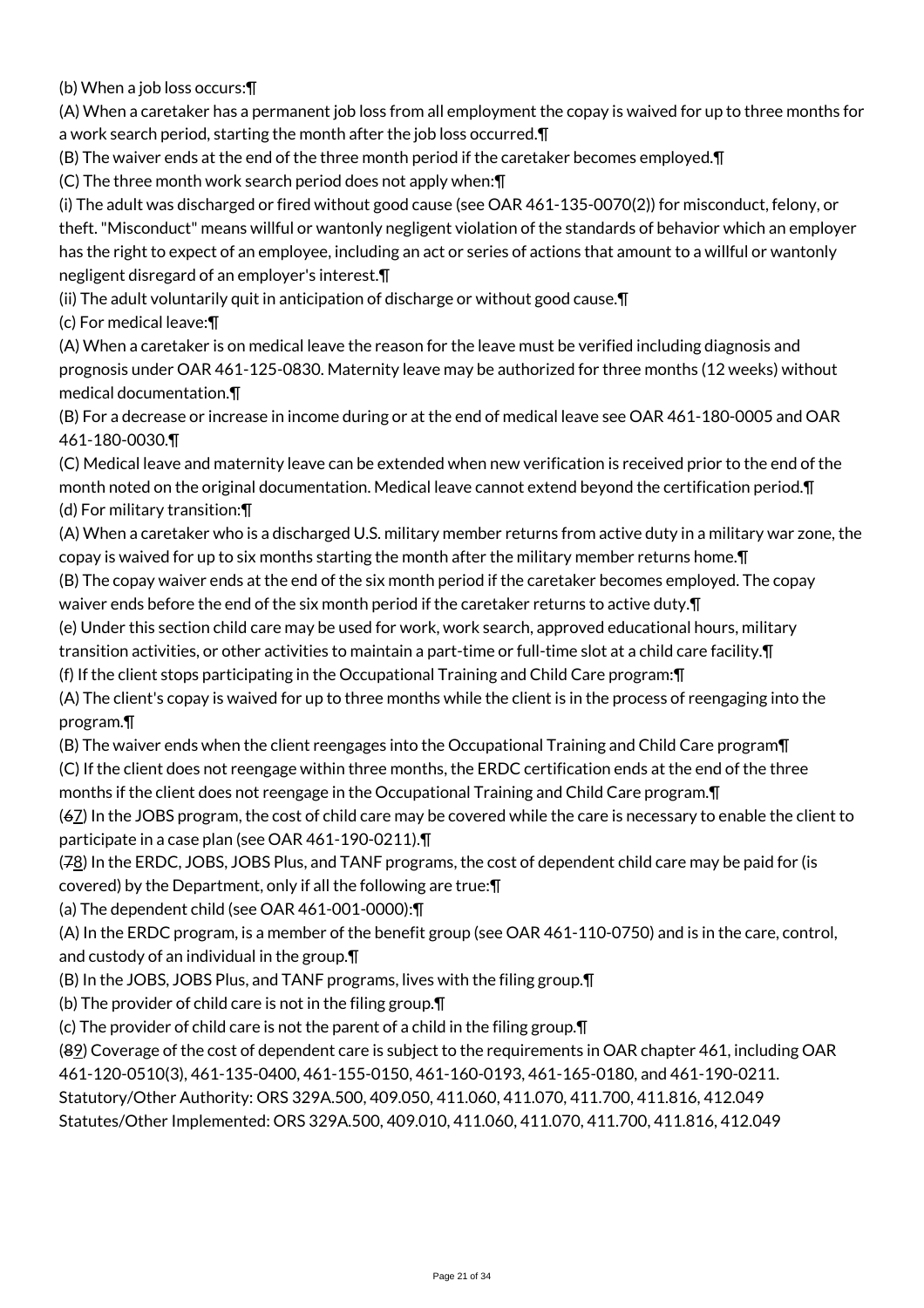# AMEND: 461-160-0420

#### NOTICE FILED DATE: 07/30/2019

RULE SUMMARY: OAR 461-160-0420 about the shelter cost in the SNAP program used to set the shelter deduction from income is being amended to make annual adjustments, keeping benefits in line with client need.

CHANGES TO RULE:

# 461-160-0420 Shelter Cost; SNAP ¶

(1) This rule explains how to calculate the shelter cost. The shelter cost is used to determine the shelter deduction (see OAR 461-160-0430). The shelter cost is the sum of the filing group's cost of housing plus an allowance for utilities, if the individual incurs a utility cost. The shelter deduction is based on the shelter cost but is subject to a limitation described in OAR 461-160-0430.¶

(2) Cost of housing.¶

(a) The following comprise the cost of housing if they are incurred with respect to the filing group's current residence or the home described in section (5) of this rule:¶

(A) Regular, periodic charges for the shelter of the filing group (see OAR 461-110-0370), such as rent, mortgage payments, and condominium or association fees. Late fees charged because a mortgage or rent payment was made late are not deductible.¶

(B) Property taxes, state and local assessments, and property insurance on the structure.¶

(C) Costs for repairing a home substantially damaged or destroyed by a natural disaster (such as a fire or flood), if such costs are not reimbursed.¶

(D) If the filing group is homeless and living in a vehicle---vehicle payments and collision and comprehensive insurance premiums for the vehicle.¶

(b) If housing costs are billed on a weekly or biweekly basis, the monthly cost is the weekly cost multiplied by 4.3 or the biweekly cost multiplied by 2.15.¶

(c) The filing group has the following choices about housing costs:¶

(A) The group may choose to apply the cost in the month it is billed or becomes due.¶

(B) The group may choose to have periodic costs averaged.¶

(C) For expenses that are billed less often than monthly, the group may choose to have them averaged over the period they are intended to cover.¶

(3) Shared housing. If the filing group shares housing costs with an individual in the dwelling who is not in the filing group, only the housing costs incurred by the filing group are included in the calculation. If the portion paid by an individual outside the filing group cannot be ascertained, the cost is apportioned among the individuals contributing to the cost. The pro rata share of those not in the filing group is deducted from the total, and the balance is considered a housing cost of the filing group.¶

(4) Cost for utilities.¶

(a) A filing group has a cost for utilities if it incurs a cost for heating or cooling; cooking fuel; electricity; water and sewerage; well installation and maintenance; septic tank system installation and maintenance; garbage and trash collection; service for a telephone, such as basic service fee, wire maintenance, subscriber line charges, relay center surcharges, 911 service, and taxes; or initial installation fees charged by a utility provider.¶

(b) If the group incurs no cost for utilities in either its current home or in the home described in section (5) of this rule, then the shelter cost is calculated without an allowance for utilities.¶

(c) If a homeless filing group uses a vehicle for shelter, the cost of fuel for the vehicle is considered a utility cost.¶ (d) If a filing group incurs a cost for utilities, then the utility allowance is one of the following:¶

(A) Allowance with heating or cooling. A full standard utility allowance of \$43641 per month is used if the household group (see OAR 461-110-0210) is billed for heating or cooling costs for its dwelling. Charges for any fuel and for electricity are considered heating costs if they are used for heating. A filing group who receives an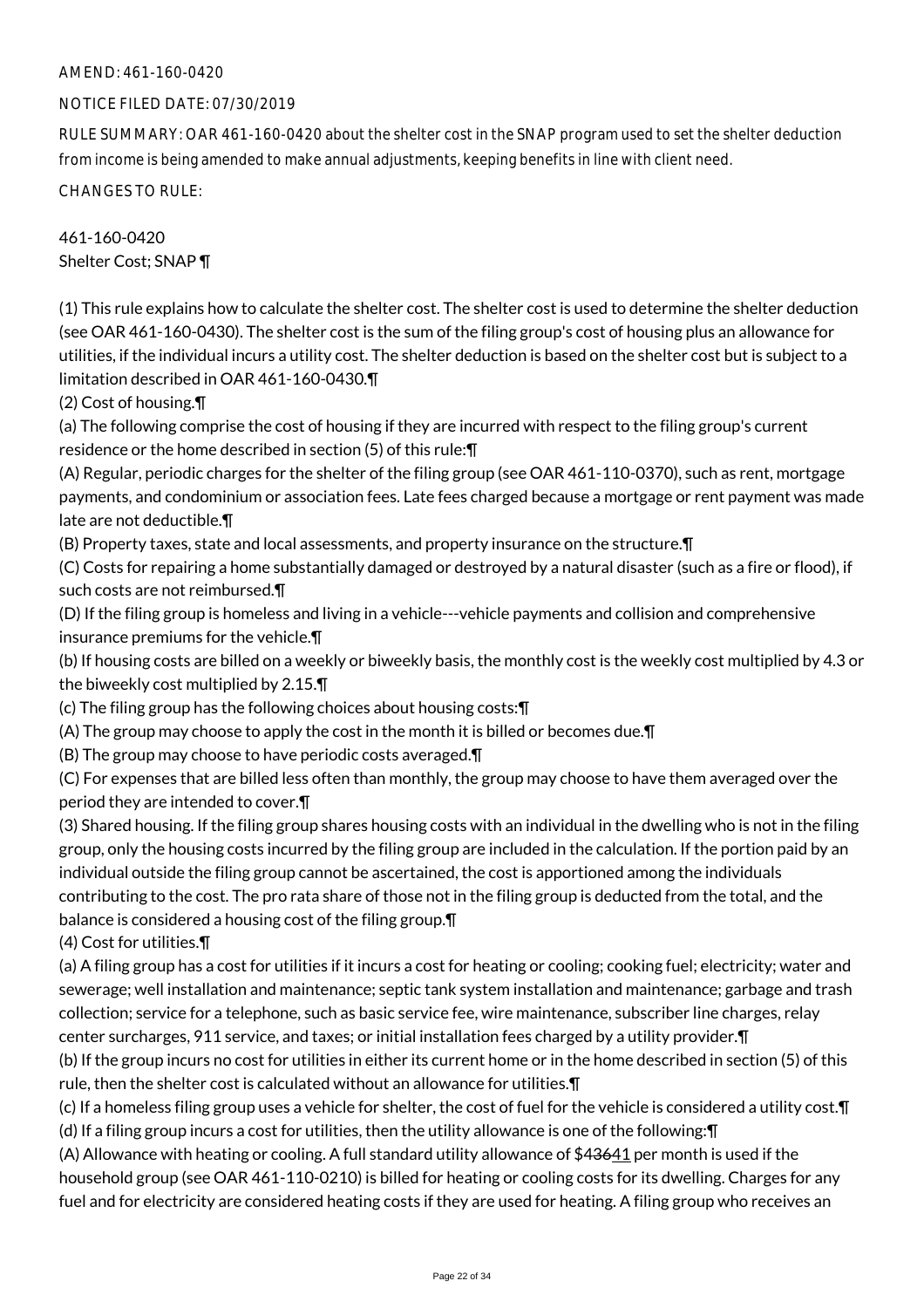energy assistance payment for the dwelling provided through the Low Income Energy Assistance Act of 1981 is eligible for the utility allowance established by this paragraph (A). This energy assistance payment must be greater than \$20 annually.¶

(B) Allowance without heating or cooling.¶

(i) A limited standard utility allowance of  $$32837$  per month is used if the filing group is not billed for heating or cooling costs but is billed for at least two other costs enumerated in subsection (4)(a) of this rule.¶

(ii) An individual standard utility allowance of \$534 per month is used if the filing group is not billed for heating or cooling costs but is billed for only one of the costs enumerated in subsection (4)(a) of this rule other than the service cost for a telephone, including the related taxes or fees.¶

(iii) A telephone standard utility allowance of  $$658$  per month is used if the filing group is billed only for telephone service, such as basic service fee, wire maintenance, subscriber line charges, relay center surcharges, 911 service, and taxes.¶

(5) Housing costs for a home not occupied by the filing group. Housing and utility costs with respect to a home not currently occupied may be considered in calculating the shelter cost if--¶

(a) The home is temporarily unoccupied because of employment or training away from home, illness, or abandonment caused by casualty or natural disaster;¶

(b) The filing group intends to return to the home;¶

(c) No other, current occupant is claiming a deduction for shelter costs in the SNAP program; and¶

(d) The home is not leased during the household's absence.

Statutory/Other Authority: ORS 409.050, 411.060, 411.070, 411.816

Statutes/Other Implemented: ORS 409.010, 409.050, 411.060, 411.070, 411.816, 411.825, 411.837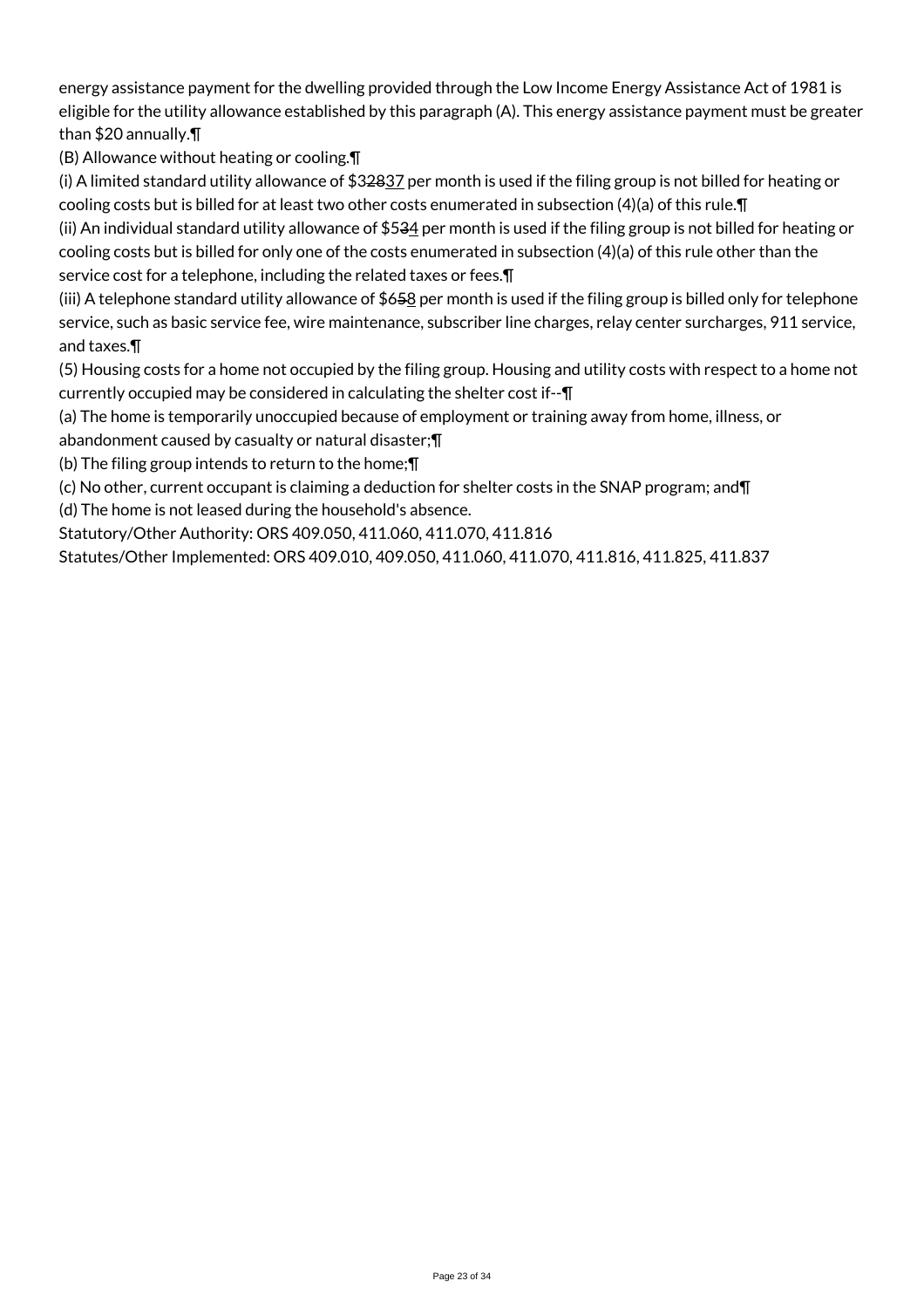# AMEND: 461-160-0430

# NOTICE FILED DATE: 07/30/2019

RULE SUMMARY: OAR 461-160-0430 about income deductions in the SNAP program is being amended to make annual adjustments to the income deductions, keeping benefits in line with client need.

CHANGES TO RULE:

461-160-0430 Income Deductions; SNAP ¶

In the SNAP program:¶

(1) Deductions from income are subtracted from countable (see OAR 461-001-0000) income (see OAR 461-140- 0010) in the following order to determine adjusted income (see OAR 461-001-0000) for the SNAP program:¶ (a) An earned income deduction of 20 percent of countable earned income. The 20 percent deduction is not taken from the wages funded by grant diversions such as Work Supplementation wages.¶

(b) A standard deduction of:¶

(A) \$1647 per month for a benefit group (see OAR 461-110-0750) of one, two, or three individuals.¶

(B)  $$1748$  per month for a benefit group of four individuals. $\P$ 

(C) \$2049 per month for a benefit group of five individuals.¶

(D) \$2340 per month for a benefit group of six or more individuals.¶

(c) A dependent care deduction for dependent care costs billed to a member of the filing group (see OAR 461-110- 0370) and not paid for through any other program of the Department. For the cost to be deductible under this section, the care must be necessary to enable a member of the filing group to-- $\P$ 

(A) Accept or continue employment;¶

(B) Seek employment, including a job search that meets the requirements of a case plan (see OAR 461-001-0020); or¶

(C) Attend vocational or educational training. A student receiving educational income is entitled to a deduction only for costs not excluded from educational income by OAR 461-145-0150.¶

(d) The medical deduction for elderly (see OAR 461-001-0015) individuals and individuals who have a disability (see OAR 461-001-0015) in the filing group. The deduction is calculated by determining the total of their deductible medical costs (see OAR 461-160-0415) and subtracting \$35. The Department uses the resulting amount to determine the allowable deduction as follows:¶

(A) For an amount less than \$0, no deduction is allowed.¶

(B) For an amount greater than \$0 but less than \$170.01, a deduction of \$170 is allowed.¶

(C) For an amount greater than \$170, a deduction of the amount determined under this subsection is allowed.¶ (e) A deduction for child support payments (including cash medical support) a member of the filing group makes under a legal obligation to a child (see OAR 461-001-0000) not a member of the filing group, including payments for the current month and for payments on arrearages. Child support is not deductible if collected by setoff through the Oregon Department of Revenue or by interception of a federal tax refund.¶

(f) A shelter deduction, calculated as follows:¶

(A) For SNAP filing group members required to pay room and board in a nonstandard living arrangement (see OAR 461-001-0000), the shelter deduction is:¶

(i) The cost of room and board, minus the payment standard for the benefit group; or¶

(ii) The actual room cost, if the individual can prove that the room cost exceeds the cost described in subparagraph (i) of this paragraph.¶

(B) For all other filing group members, the shelter deduction is calculated as follows:¶

(i) The standard deduction and the deductions of earned income, dependent care, court-ordered child support, and medical expenses are subtracted from countable income. Fifty percent of the remainder is subtracted from the shelter cost calculated in accordance with OAR 461-160-0420.¶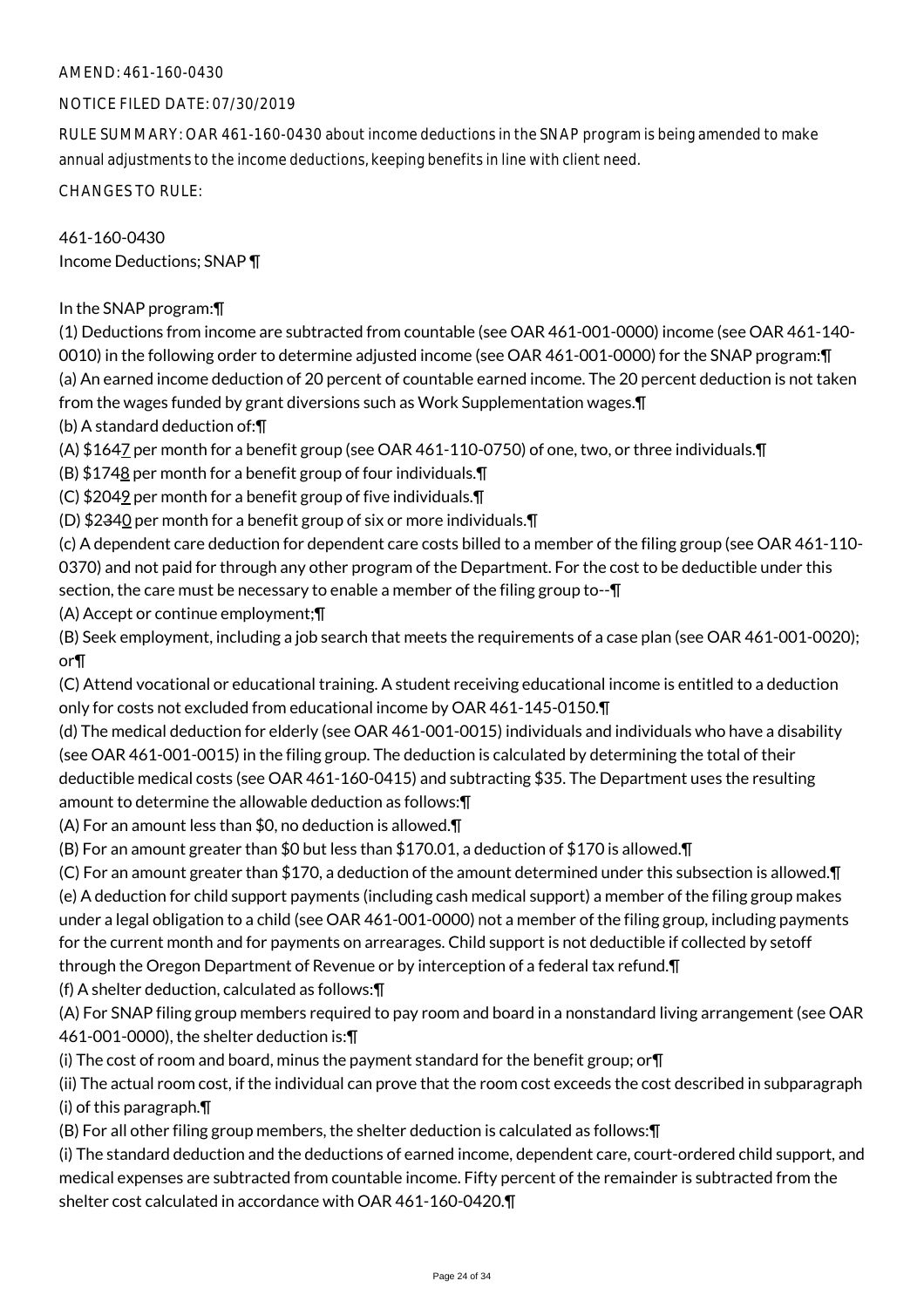(ii) The rounded balance is the deduction, except the deduction is limited if the filing group has no member who has a disability or is elderly. The limit is \$55269 per month.¶

(2) If a filing group membern individual cannot verify a medical or court-ordered child-support expense or cannot verify any other expense when asked to do so, the unverified expense is not used to calculate the deduction. If the individual provides verification, the deduction is applied when calculating the next month's benefits. If verification is provided within the period authorized for processing applications (see OAR 461-115-0210), the benefits for the initial month (see OAR 461-001-0000) are recalculated using the deduction.

Statutory/Other Authority: ORS 411.060, 411.070, 411.816, ORS 409.050

Statutes/Other Implemented: ORS 409.010, 409.050, 411.060, 411.070, 411.816, 411.825, 411.837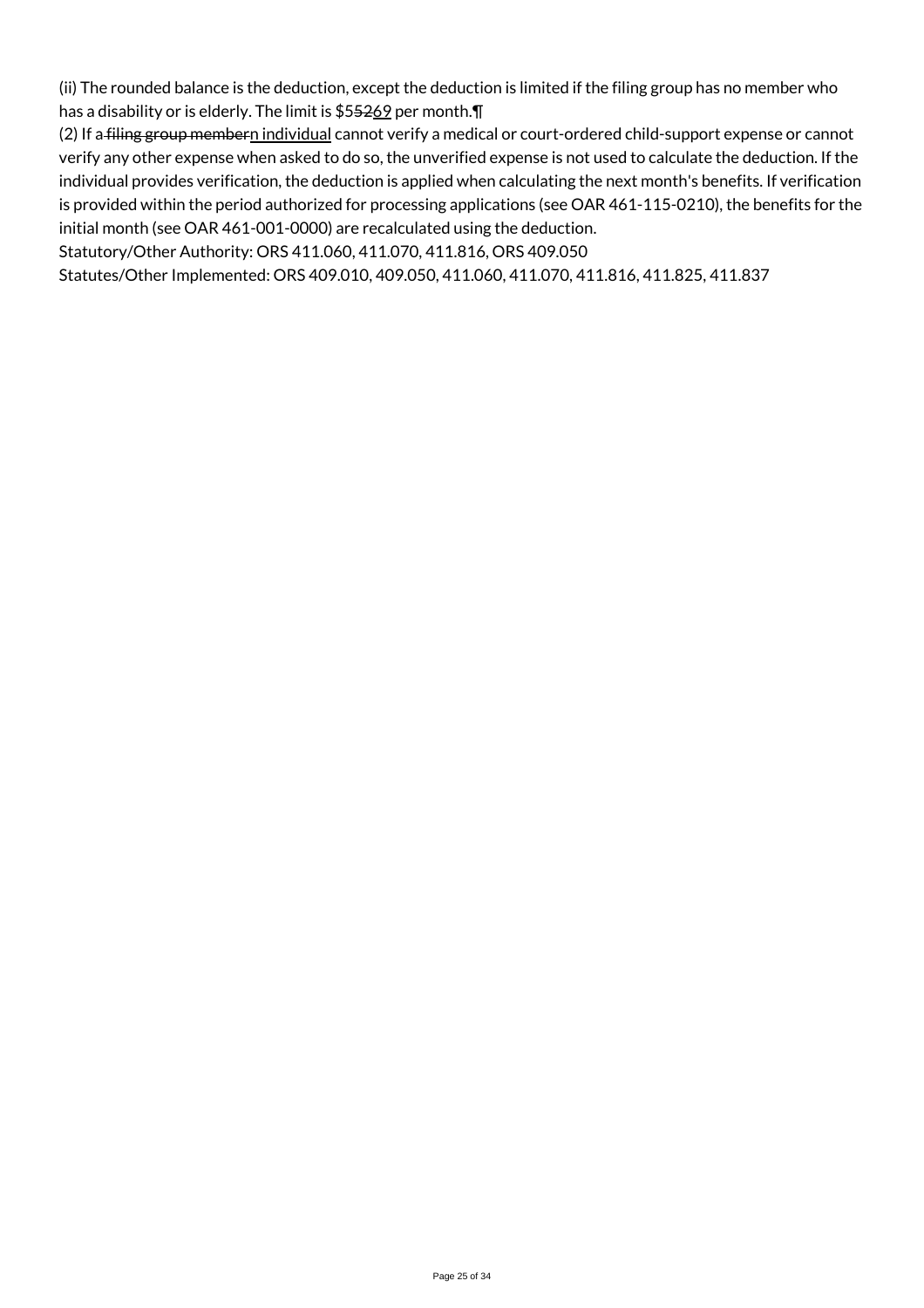#### NOTICE FILED DATE: 07/30/2019

RULE SUMMARY: OAR 461-165-0060 about the minimum benefit amount in the Refugee, SNAP, and TANF programs will be amended to insert the rule reference for the minimum benefit amount in the SNAP program if the Food and Nutrition Service announces a change in this amount.

CHANGES TO RULE:

# 461-165-0060

Minimum Benefit Amount; REF, SNAP, TANF ¶

(1) In the SNAP program:¶

(a) A benefit group (see OAR 461-110-0750) is not eligible for benefits in the initial month (see OAR 461-001- 0000) if the allotment is less than \$10.¶

(b) Except as provided otherwise in section (1) of this rule and in OAR 461-160-0070, minimum benefits are determined as follows:¶

(A) An eligible benefit group of one or two persons receives the monthly calculated benefit with a minimum monthly allotment of eight percent of the Thrifty Food Plan (TFP) (see OAR 461-155-0190), rounded to the nearest whole dollar, for one person as determined annually by FNS. [1]

(B) An eligible benefit group of three or more persons receives the monthly calculated benefit, except that a group whose calculated benefit is \$1, \$3, or \$5 receives instead an allotment of \$2, \$4, or \$6 respectively. A benefit group in a categorically eligible filing group may be eligible for zero benefits (\$0) for the certification period (see OAR 461-001-0000).¶

(2) In the REF and TANF programs, except as provided in section (3) of this rule, benefits are not issued if the monthly benefit is less than \$10. Individuals who do not receive a cash payment because the monthly benefit is less than \$10 may be eligible for medical benefits.¶

(3) The \$10 requirement in section (2) of this rule does not apply to any of the following:¶

(a) Special payments, such as one-time special needs, emergency assistance, supplements, or a benefit reduced from \$10 or more to under \$10 due to the recovery of an overpayment.¶

(b) Dual payee payments made in money management cases if the monthly benefit amount is \$10 or more.¶

(c) Wage supplements issued to JOBS Plus participants.

Statutory/Other Authority: ORS 411.060, 411.816, 412.049

Statutes/Other Implemented: ORS 411.060, 411.816, 412.049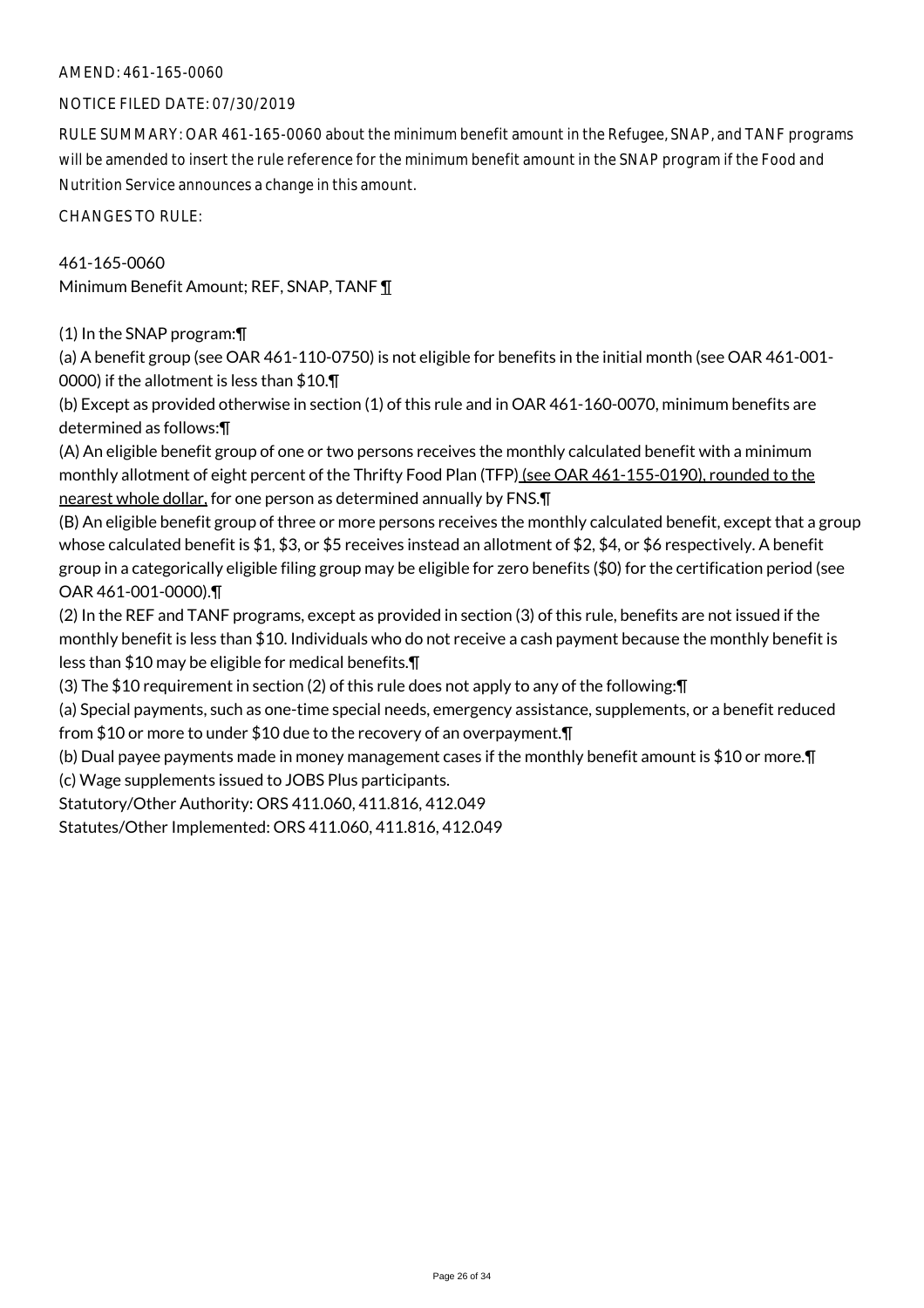## NOTICE FILED DATE: 07/30/2019

RULE SUMMARY: OAR 461-165-0180 about the eligibility of child care providers is being amended to clarify the date a child care provider may become ineligible for payment from the Department. The rule is also being changed to clarify and list training requirements of certain legally exempt providers. These amendments allow the Department to begin ineligibility for payment based on when requirements were no longer being met and requires providers to remain current on safety trainings.

 $CHANGFS TO RIIF$ 

461-165-0180 Eligibility of Child Care Providers ¶

(1) The Department must approve a child care provider to receive payment for child care if information available to the Department provides no basis for denying eligibility unless the Department determines, following a final fitness determination (see OAR 125-007-0260 and 407-007-0320) or Child Protective Service (CPS) records checks, that the provider or other subject individual (see OAR 125-007-0210 and 407-007-0210(8)(a)(J)) is not eligible for payment.¶

(2) The Department may approve a child care provider who is legally exempt (see section (12) of this rule) as a child care provider for a child (see OAR 461-001-0000) in their household, despite the criminal or CPS history of another member of this household, if all of the following requirements are met:¶

(a) There is no criminal history consisting of a disqualifying crime listed in 45 CFR 98.43(c).¶

(b) The household member with the criminal or CPS history is a parent (see OAR 461-001-0000) or caretaker relative (see OAR 461-001-0000) of the child needing child care.¶

(c) The child care is needed for the household member with the criminal or CPS history to participate in the JOBS program, or the education or employment covered by the ERDC program.¶

(d) The approval for Department payments only applies for the child of the household member, or a child for whom the household member is a caretaker relative.¶

(3) Ineligibility for payment may result from any of the following: $\mathbf{F}$ 

 $\theta$  and begins on the date of occurrence:  $\P$ 

(a) A violation of a requirement under section (8) of this rule.¶

(b) A finding of "denied".¶

(A) A provider may be "denied" under OAR 461-165-0410 and 461-165-0420. If, after conducting a weighing test as described in OAR 407-007-0300, the Department finds substantial risk to the health or safety of a child in the care of the provider, the provider must be "denied" and is ineligible for payment.¶

(B) A provider who has been "denied" has the right to a hearing under OAR 407-007-0335.¶  $(bc)$  A finding of "failed". $\P$ 

(A) A provider may be "failed" if the Department determines, based on a specific eligibility requirement and evidence, that a provider does not meet an eligibility requirement of this rule not covered in paragraph (c)(A) of this section.¶

(B) While the provider is in "failed" status:¶

(i) The Department does not pay any other child care provider for child care at the "failed" provider's site.¶ (ii) The Department does not pay a child care provider at another site if the "failed" provider is involved in the child care operation unless the Department determines that the reasons the provider is in "failed" status are not

relevant to the new site.¶

(C) A provider with a status of "failed" may reapply at any time by providing the required documents and information to the Department for review.¶

 $(\epsilon d)$  A finding of "suspended". $\P$ 

(A) A provider may be "suspended" if the Department determines and provides notice that the provider does not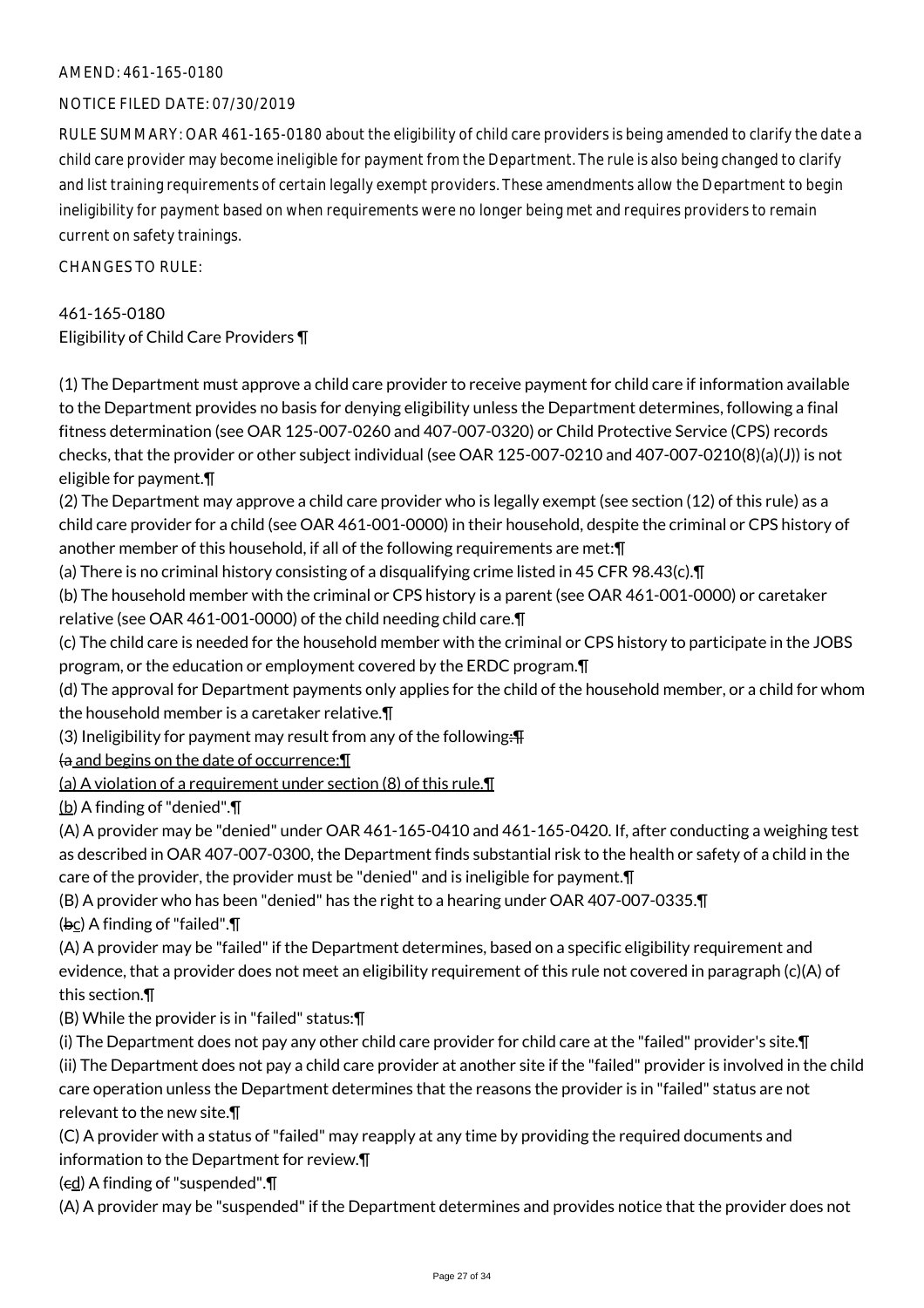meet an eligibility requirement in the following subsections and paragraphs of section (8) of this rule: (b), (d), (e),  $(h), (i), (i), (k), (L), (o)(H), (o)(L), (t), (o)$  and section  $(11)$  of this rule. A provider who has been "suspended" may challenge this status by requesting a contested case hearing subject to the requirements and limitations of OAR 461-025.¶

(B) While the provider is in "suspended" status:¶

(i) The provider is ineligible for payment for at least six months.¶

(ii) The Department does not pay any other child care provider for child care at the "suspended" provider's site.¶ (iii) The Department does not pay a child care provider at another site if the "suspended" provider is involved in the child care operation unless the Department determines that the reasons the provider is in "suspended" status are not relevant to the new site.¶

(C) A provider with a status of "suspended" may be eligible for payments after the six month ineligibility period ends when the provider has been approved following reapplication, including providing the required documents and information to the Department for review.¶

(de) The Department has referred an overpayment against the provider for collection and the claim is unsatisfied.¶

(4) The provider must submit a completed Child Care Provider Listing Form (DHS 7494) to the Department within 30 calendar days from the date the Department issues the listing form to the client. The provider and each individual identified under section (4) of this rule must complete and sign the authorization for a records check through the Criminal History (CH) record system maintained by the Oregon State Police (OSP), Federal Bureau of Investigation (FBI), and the Child Protective Service (CPS) record system maintained by the Department and, if necessary, an authorization to release information and fingerprint cards. The provider, each individual described in section (5) of this rule, and each subject individual described in OAR 125-007-0210 and 407-007-0210(8)(a)(J) must fully disclose all requested information as part of the records check.¶

(5) This rule also establishes additional requirements for the following individuals:¶

(a) The site director of an exempt child care facility and each individual in the facility who may have unsupervised access to a child in care.¶

(b) The child care provider and each individual the provider uses to supervise a child in his or her absence.¶

(c) In the case of a provider who provides care for a child in the provider's home--¶

(A) Each individual 16 years of age or older who lives in the provider's home; and¶

(B) Each individual who visits the home of the provider during the hours care is provided and may have unsupervised access to a child in care.¶

(6) To receive payment or authorization for payment, the provider must comply with at least one of the following subsections:¶

(a) If the provider is not legally exempt:¶

(A) Be currently certified or registered with the Office of Child Care (OCC) of the Oregon Department of Education (ODE) under OAR 414-205-0000 to 414-205-0170, 414-300-0000 to 414-300-0440, or 414-350-

0000 to 414-350-0250 and be in compliance with the applicable rules;¶

- (B) Complete the Department's background check process;¶
- (C) Complete the Department's listing process; and¶
- (D) Be approved by the Department.¶
- (b) If the provider is legally exempt and a legally exempt relative (see section (12) of this rule):¶
- (A) Complete the Department's background check process;¶
- (B) Complete the Department's listing process; and¶
- (C) Be approved by the Department.¶

(c) If the provider is legally exempt and not a legally exempt relative for all children in care:¶

- (A) Meet all OCC Regulated Subsidy Provider requirements under OAR 414-180-0005 through 414-180-0100;¶
- (B) Submit to and pass a site visit at the location where care will be provided;¶
- (C) Complete the Department's background check process;¶
- (D) Complete the Department's listing process; and¶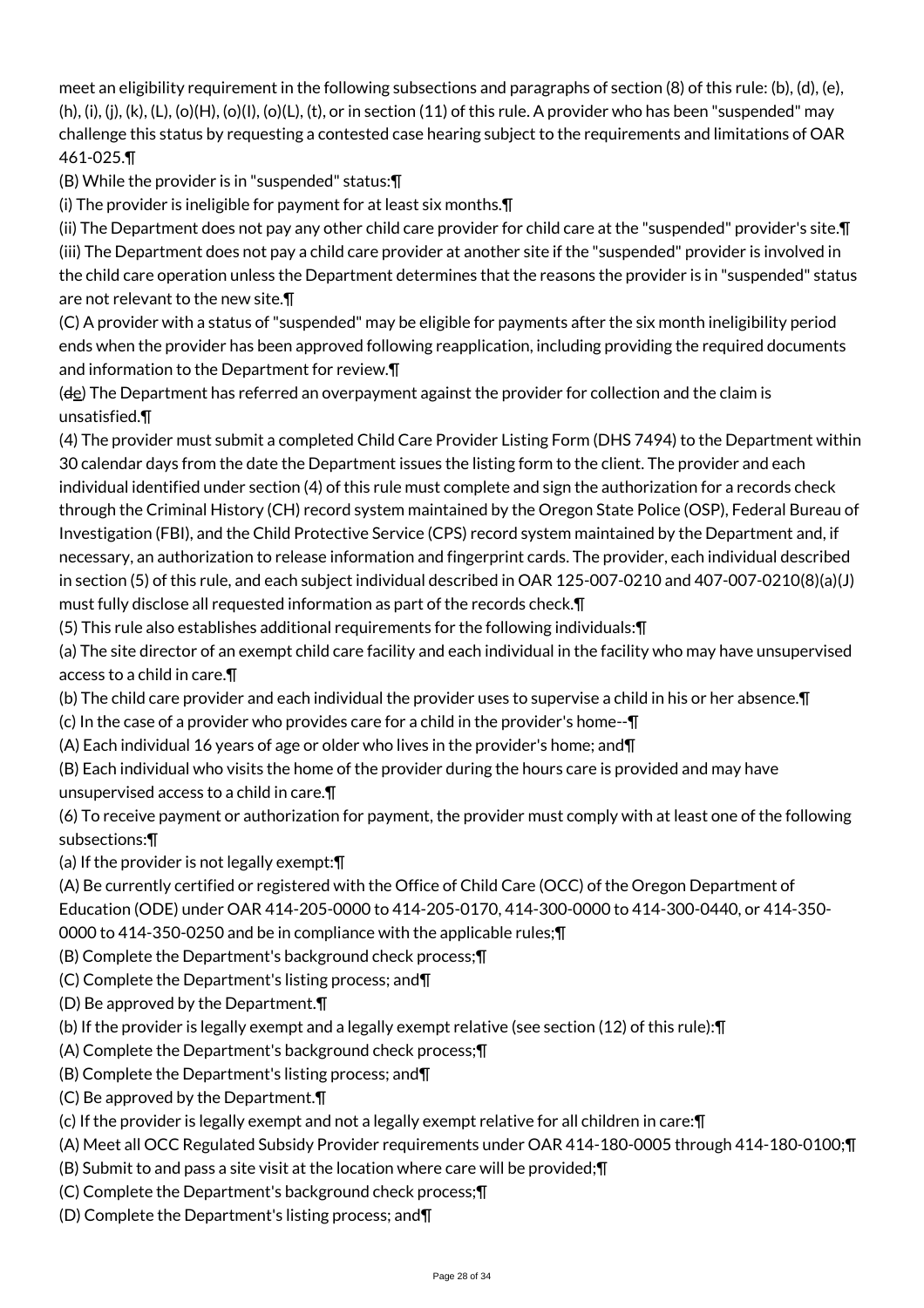(E) Be approved by the Department.¶

(d) In the case of a tribally licensed child care facility:¶

(A) Must receive annual health and safety inspections from the Indian Health Services;¶

(B) Each individual who may have unsupervised access to a child in care must be enrolled in the Early Learning

Division Office of Child Care Central Background Registry or approved by the Department of Human Services Background Check Unit;¶

(C) Complete the Department's listing process; and¶

(D) Be approved by the Department.¶

(7) Each individual described in section (5) of this rule must:¶

(a) Allow the Department to conduct a national criminal history records check through the Oregon State Police and the Federal Bureau of Investigation as specified in OAR 407-007-0250.¶

(b) Provide, in a manner specified by the Department, information required to conduct CH, FBI, OSP, and CPS records checks and determine whether the provider meets health and safety requirements.¶

(c) Have a history of behavior that indicates no substantial risk to the health or safety of a child in the care of the provider.¶

(8) Each provider must:¶

(a) Obtain written approval from their certifier or certifier's supervisor if the provider is also certified as a foster parent.¶

(b) Be 18 years of age or older and in such physical and mental health as will not affect adversely the ability to meet the needs of safety, health, and well-being of a child in care; and¶

(A) Have competence, sound judgment and self-control when working with children;¶

(B) Be mentally, physically and emotionally capable of performing duties related to child care.¶

(c) Not be in the same ERDC or TANF filing group (see OAR 461-110-0330 and 461-110-0350) as the child cared

for; the parent (see OAR 461-001-0000) of a child in the filing group; or a sibling living in the home of the child.¶

(d) Allow the Department to visit or inspect the site of care while child care is provided.¶

(e) Keep daily attendance records showing the arrival and departure times for each child in care.¶

(A) Times must be recorded as the child care children arrive and depart.¶

(B) Written attendance and billing records for each child receiving child care benefits from the Department must be retained for a minimum of 12 months-and.

(C) All records of attendance and billing must be provided to the Department upon request.¶

(f) Be the individual or facility listed as providing the child care. The provider may only use someone else to supervise a child on a temporary basis if the person was included on the most current listing form and the provider notifies the Department's Direct Pay Unit.¶

(g) Not bill a Department client for an amount collected by the Department to recover an overpayment or an amount paid by the Department to a creditor of the provider because of a lien, garnishment, or other legal process.¶

(h) Report to the Department's Direct Pay Unit within five days of occurrence:¶

(A) Any arrest, indictment, or conviction of any subject individual or individual described in section (5) of this rule.¶

(B) Any involvement of any subject individual or individual described in section (5) of this rule with CPS or any other agencies providing child or adult protective services.¶

(C) Any change to the provider's name or address including any location where care is provided.¶

(D) The addition of any subject individual or individual described in section (5) of this rule.¶

(E) Any reason the provider no longer meets the requirements under this rule.¶

(i) Report suspected child abuse of any child in his or her care to CPS or a law enforcement agency.¶

(j) Supervise each child in care at all times. This includes being within sight or sound of all children; being aware of what each child is doing; being near enough to children to respond when needed; and being physically present when kindergarten-age or younger children are playing outside, unless the play area is fully fenced and hazard free.¶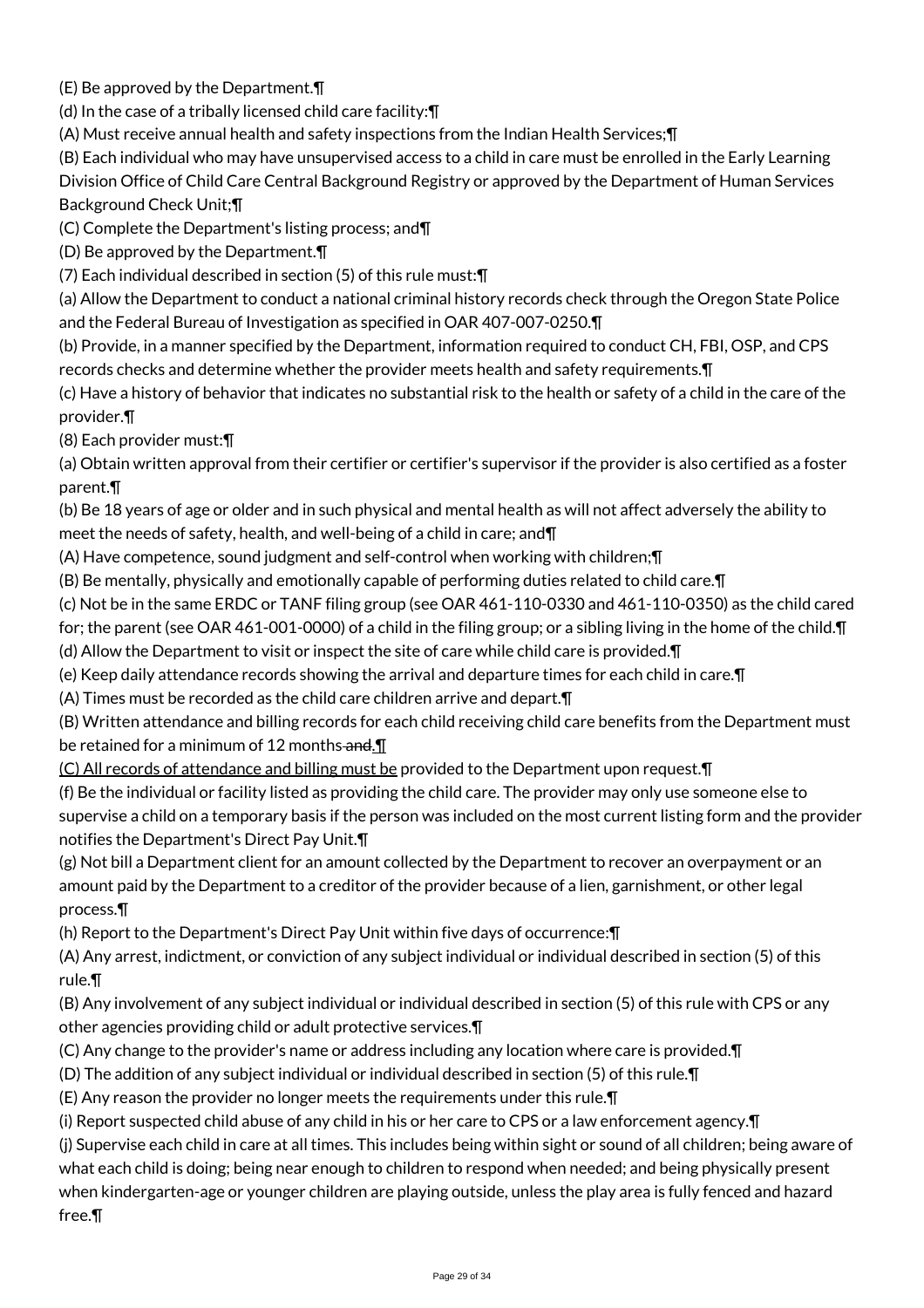(k) Prevent any individual who behaves in a manner that may harm children from having access to a child in the care of the provider. This includes anyone under the influence (see section (12) of this rule).¶

(L) Allow the custodial parent of a child in his or her care to have immediate access to the child at all times.¶ (m) Inform a parent of the need to obtain immunizations for a child and have a completed, up-to-date Oregon shot record called the "Certification of Immunization Status" (CIS) form, or a non-medical or medical Exemption form, on file for each child in care.¶

(n) Take reasonable steps to protect a child in his or her care from the spread of infectious diseases.¶

(o) Ensure that the home or facility where care is provided meets all of the following standards:¶

(A) Each floor level used by a child has two usable exits to the outdoors (a sliding door or window that can be used to evacuate a child is considered a usable exit). If a second floor is used for child care, the provider must have a written plan for evacuating occupants in the event of an emergency.¶

(B) The home or facility has water that is safe for drinking and preparing food. (see section (15) of this rule)¶ (C) The home or facility has a working smoke detector on each floor level and in any area where a child naps.¶ (D) Each fireplace, space heater, electrical outlet, wood stove, stairway, pool, pond, and any other hazard has a

barrier to protect a child. Any gate or barrier may not pose a risk or hazard to any child in care.¶ (E) Any firearm, ammunition, and other items that may be dangerous to children, including but not limited to alcohol, inhalants, tobacco and e-cigarette products, matches and lighters, any legally prescribed or over-thecounter medicine, cleaning supplies, paint, plastic bags, and poisonous and toxic materials are kept in a secure place out of a child's reach.¶

(F) The building, grounds, any toy, equipment, and furniture are maintained in a clean, sanitary, and hazard-free condition.¶

(G) The home or facility has a telephone in operating condition.¶

(H) No one may smoke or carry any lighted smoking instrument, including e-cigarettes or vaporizers, in the home or facility or within ten feet of any entrance, exit, window that opens, or any ventilation intake that serves an enclosed area, during child care operational hours or anytime child care children are present. No one may use smokeless tobacco in the home or facility during child care operational hours or anytime child care children are present. No one may smoke or carry any lighted smoking instrument, including e-cigarettes and vaporizers, or use smokeless tobacco in motor vehicles while child care children are passengers.¶

(I) No one may consume alcohol or use controlled substances (except legally prescribed and over-the-counter medications) or marijuana (including medical marijuana) on the premises (see section (12) of this rule) during child care operational hours or anytime child care children are present. No one under the influence of alcohol, controlled substances (except legally prescribed and over-the-counter medications) or marijuana (including medical marijuana) may be on the premises during child care operational hours or anytime child care children are present. No one may consume alcohol or use controlled substances (except legally prescribed and over-thecounter medications) or marijuana (including medical marijuana) in motor vehicles while child care children are passengers.¶

(J) Is not a half-way house, hotel, motel, shelter, or other temporary housing such as a tent, trailer, or motor home. The restriction in this paragraph does not apply to licensed (registered or certified) care approved in a hotel, motel, or shelter.¶

 $(K)$  is not a structure - $\P$ 

(i) Designed to be transportable; and¶

(ii) Not attached to the ground, another structure, or to any utilities system on the same premises.¶ (L) Controlled substances (except lawfully prescribed and over-the-counter medications), marijuana (including medical marijuana, marijuana edibles, and other products containing marijuana), marijuana plants, derivatives, and associated paraphernalia may not be on the premises during child care operational hours or anytime child care children are present.¶

(p) Complete and submit a new listing form every two years, or sooner at the request of the Department, so that the Department may review the provider's eligibility.¶

(q) Provide evidence of compliance with the Department's administrative rules, upon request of Department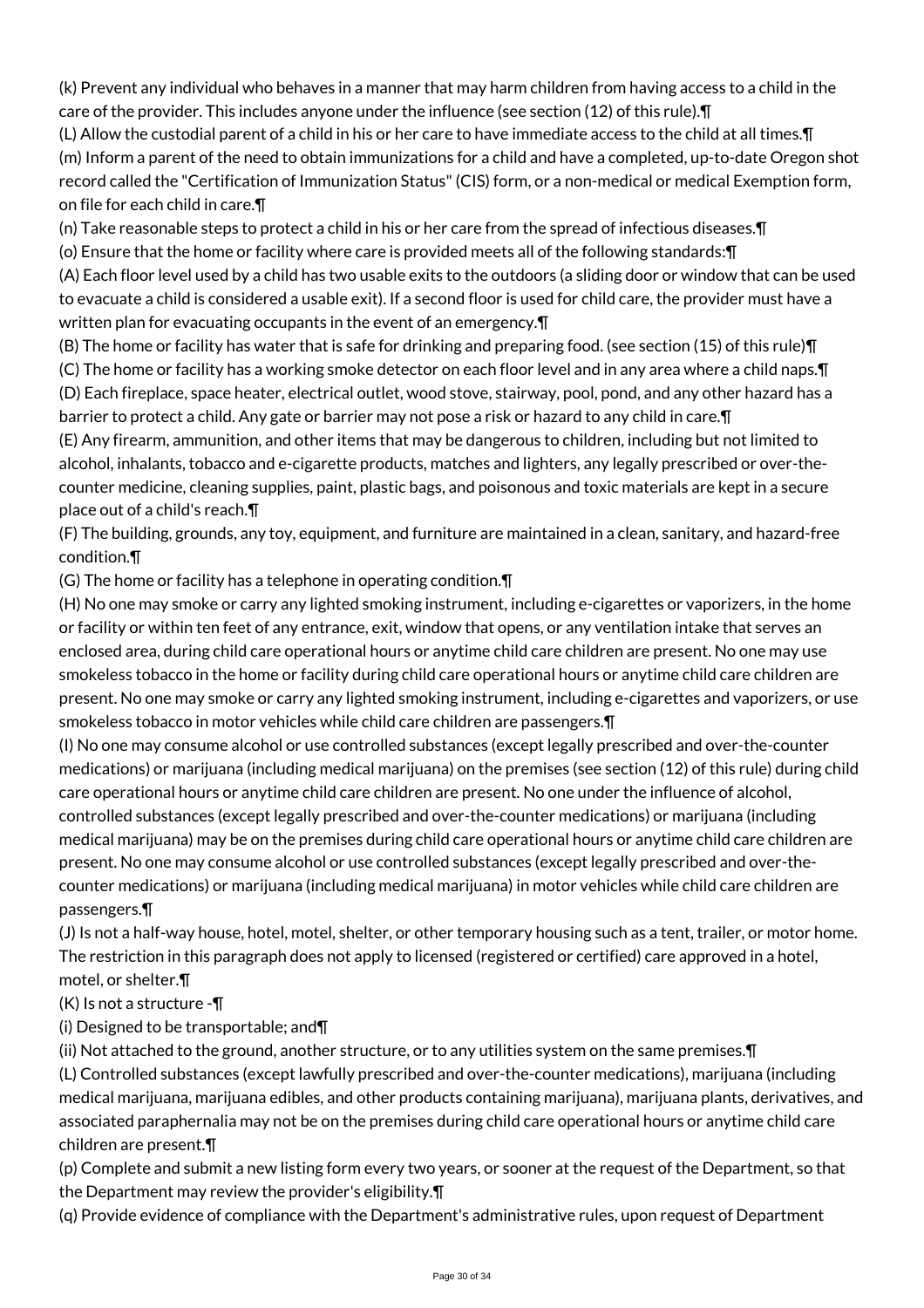# staff.¶

(r) Comply with state and federal laws related to child safety systems and seat belts in vehicles, bicycle safety, and crib standards under 16 CFR 1219 and 1220.¶

(s) Place infants to sleep on their backs.¶

(t) Not hold a medical marijuana card; or distribute, grow, or use marijuana (including medical marijuana) or any controlled substance (except lawfully prescribed and over-the-counter medications).¶

(u) Develop and communicate expulsion and suspension policies to parents and caretakers.¶

(v) Provide care at a location within the state of Oregon.¶

(9) Legally exempt providers must complete the "Introduction to Child Care Health and Safety" two-hour, webbased training prior to Department approval.¶

(10) Legally exempt providers must complete an orientation provided by the Department or a Child Care Resource and Referral agency within 90 days of being approved by the Department if the provider begins providing child care services after June 30, 2010, or resumes providing child care services, after a break of more than one year that began after June 30, 2010.¶

(11) Child care providers and any individual supervising, transporting, preparing meals, or otherwise working in the proximity of child care children and those completing daily attendance and billing records shall not be under the influence.¶

(12) For purposes of these rules:¶

(a) "Premises" means the home or facility structure and grounds, including indoors and outdoors and space not directly used for child care.¶

(b) "Under the influence" means observed abnormal behavior or impairments in mental or physical performance leading a reasonable person to believe the individual has used alcohol, any controlled substances (including lawfully prescribed and over-the-counter medications), marijuana (including medical marijuana), or inhalants that impairs their performance of essential job function or creates a direct threat to child care children or others. Examples of abnormal behaviors include, but are not limited to hallucinations, paranoia, or violent outbursts. Examples of impairments in physical or mental performance include, but are not limited to slurred speech as well as difficulty walking or performing job activities.¶

(c) "Legally exempt" means the child care provider is exempt from licensing with the OCC because the provider is not subject to the licensing requirements under OAR 414-205-0000 to 414-205-0170, OAR 414-350-000 to 414- 350-0405, and OAR 414-300-0000 to 414-300-0415.¶

(d) "Legally exempt relative" means a legally exempt provider who is a relative to all children in care including a great-grandparent, grandparent, aunt, uncle, or sibling not living in the home of any child in care.¶

(13) Legally exempt providers that are not a legally exempt relative to all children in care must meet all of the requirements in this section  $\div\P$ 

(a) Before approval by the Department, unless otherwise noted: [1]

(aA) Have an up-to-date, in-person infant and child CPR and first aid certification or have a currently valid waiver of this requirement from the Child Care Resource and Referral program.¶

(bB) Complete the Recognizing and Reporting Child Abuse and Neglect (RRCAN) web-based or classroom training.¶

# $(e<sub>b</sub>)$  After approval by the Department:  $\P$

(A) Complete six hours of ongoing education in each two-year listing period as provided in this subsection. All trainings must be accepted by the Oregon Center for Career Development (OCCD)CCD and be part of the OCCD's 10 Core Knowledge Categories recognized by Oregon Registry Online to count toward the six hours.¶

(Ai) Two of the six hours must fall under the "Human Growth and Development" category; and¶

(Bii) Two of the six hours must cover "Understanding & Guiding Behavior".¶

(B) Providers approved on or after October 1, 2019 must also complete a Health and Safety training offered by the OCCD annually.¶

(C) Providers approved before October 1, 2019 must also complete a Health and Safety training offered by the OCCD by the two-year re-evaluation and annually thereafter.¶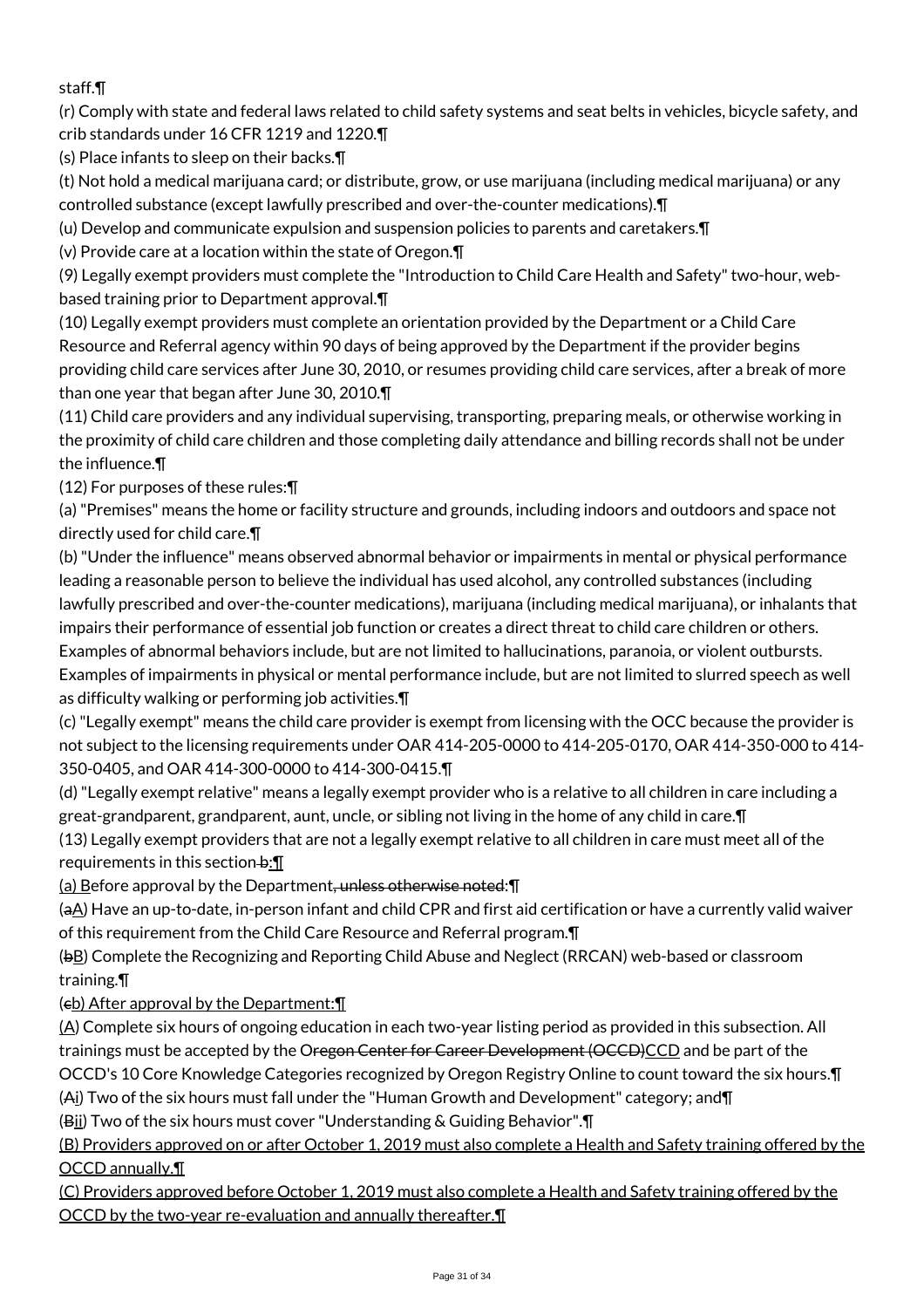(14) Child care centers or programs that are legally exempt from certification or registration with the OCC, are located in a commercial or institutional facility, and receive payment from the Department on behalf of a family receiving a child care subsidy, may not exceed the following staff to children in care ratios:¶

(a) Six weeks through 23 months of age, the minimum number of staff to children is one to four. The maximum number of children in a group is eight.¶

(b) 24 months through 35 months of age, the minimum number of staff to children is one to five. The maximum number of children in a group is 10.¶

(c) 36 months of age to attending kindergarten, minimum number of staff to children is one to 10. The maximum number of children in a group is 20.¶

(d) Attending kindergarten and older, the minimum number of staff to children is one to 15. The maximum number of children in a group is 30.¶

(e) In a mixed-age group of children, the number of staff and group size shall be determined by the age of the youngest child in the group.¶

(15) Except as noted otherwise below, the requirements of this section are in effect starting September 30, 2018. As used in this section, "drinking water faucet or fixture" means any plumbing fixture on the premises used to obtain water for drinking, cooking, preparing infant formula or preparing food. This section only applies to a provider who is legally exempt and not a legally exempt relative. This section applies to legally exempt providers approved to receive Department subsidy payments prior to September 30, 2018. This section applies to legally exempt providers who submit a completed Child Care Provider Listing form for Department-approval starting September 30, 2018. This section does not apply to care provided in the child's home when the legally exempt provider lives somewhere else.¶

(a) In locations where care is provided, lead testing is required for each drinking water faucet or fixture.¶

(b) Providers must test each drinking water faucet or fixture at least once every six years from the date of the last test. Providers who have had a drinking water faucets or fixture tested within six years prior to the effective date of this rule will need to submit the results to the Department or the Office of Child Care (OCC), in the Department of Education, Early Learning Division.¶

(c) If a home or facility does not use any of the on-site plumbing fixtures to obtain water for drinking, cooking, preparing infant formula, or preparing food, the provider must:¶

(A) Submit a written statement to the Department or OCC identifying the alternative source of water and confirming that the provider does not use any on-site plumbing fixtures for drinking, cooking, preparing infant formula, or preparing food; and¶

(B) Notify the Department or OCC in writing if the alternative source of water changes.¶

(d) All sample collection and testing must be in accordance with the Environmental Protection Agency (EPA)'s 3Ts for Reducing Lead in Drinking Water in Schools and Child Care Facilities, Revised Manual from October 2018, adopted by this reference.¶

(A) If test results show water from any drinking water faucet or fixture has 15 parts per billion (ppb) or more of lead, the provider must:¶

(i) Prevent access to that drinking water faucet or fixture immediately after receiving the test results; and¶ (ii) Continue to prevent access to that drinking water faucet or fixture until mitigation is completed in accordance with paragraph (B) of this subsection.¶

(B) Following receipt of test results showing that water from any drinking water faucet or fixture has 15 parts per billion (ppb) or more of lead, the provider must comply with all of the following sub-paragraphs:¶

(i) Submit a corrective action plan to the Department or OCC for approval within 60 days of receiving the test results. The corrective action plan must identify an appropriate mitigation strategy in accordance with Module 6 of the EPA's 3Ts for Reducing Lead in Drinking Water in Schools and Child Care Facilities, Revised Manual from October 2018, adopted by this reference.¶

(ii) Implement the mitigation method within 30 days of approval by OCC.¶

(C) A provider who fails to submit a corrective action or a mitigation method is no longer eligible to receive child care subsidy payments.¶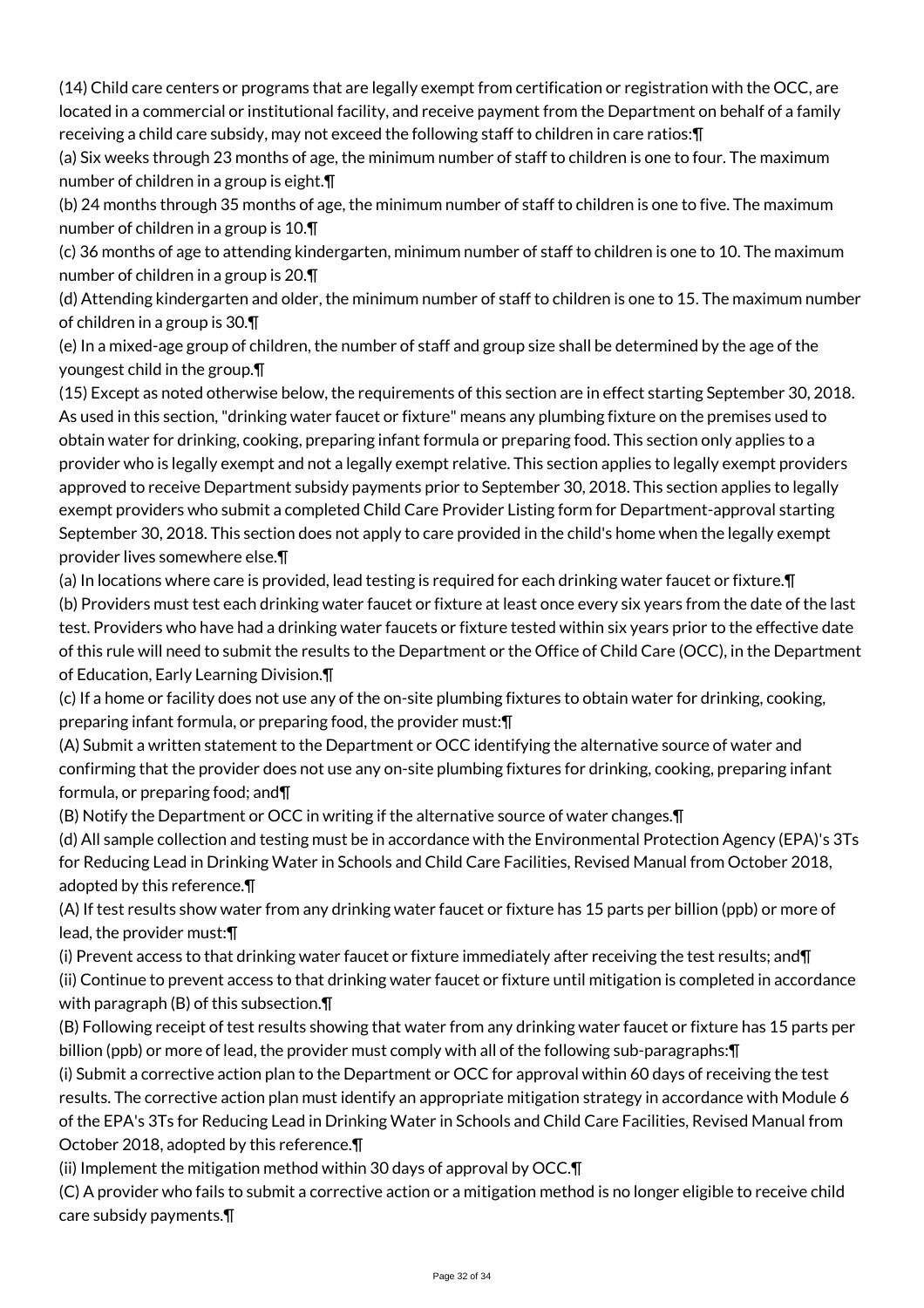(e) The provider must keep a copy of the most recent test results on-site at all times.¶

(f) Providers must follow the routine practices identified in Module 6 of the EPA's 3Ts for Reducing Lead in

Drinking Water in Schools and Child Care Facilities, Revised Manual from October 2018.¶

(16) A child care provider approved to receive payment may become retroactively ineligible for payment starting on the date the provider violates a requirement under this rule, regardless of the date of the finding.

Statutory/Other Authority: ORS 181.537, 329A.500, 409.050, 411.060, 411.070

Statutes/Other Implemented: ORS 181.537, 329A.340, 329A.500, 409.010, 409.050, 409.610, 411.060, 411.070, 411.122